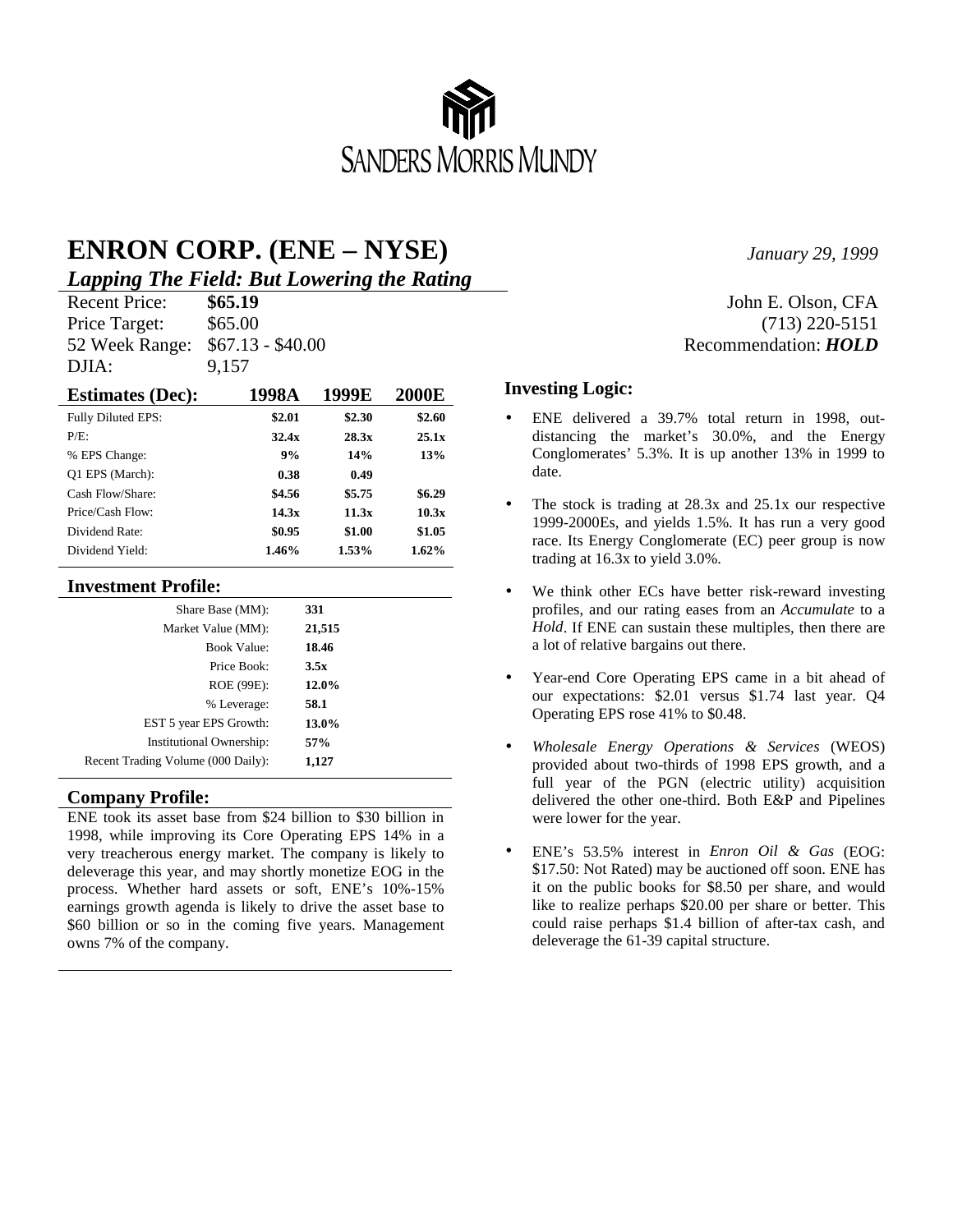#### *The Year-end Numbers*:

ENE usually has lots of moving parts in its quarterly earnings profile, and Q4:98 was no exception. In the accompanying table, we allocate interest and taxes to derive an EPS table for the quarter.

| Table 1: ENE - Allocated EPS: | 04-98   | 04-97   |
|-------------------------------|---------|---------|
| Exploration & Production      | 0.04    | 0.07    |
| Gas Pipeline Group            | 0.11    | 0.10    |
| <b>Portland General</b>       | 0.11    | 0.08    |
| <b>WEOS</b>                   | 0.26    | 0.22    |
| Corporate & Other             | 0.03    | $-0.05$ |
| <b>Core Operating EPS</b>     | 0.54    | 0.43    |
| Enron Energy Services (net)   | $-0.06$ | $-0.09$ |
| <b>Total Operating EPS</b>    | 0.48    | 0.34    |
| Recurring Nonrecurring Items  | 0.01    | 0.19    |
| <b>Reported EPS</b>           | 0.49    | 0.52    |

Estimates: SMM (1/25/99)

E&P results were helped by \$10mm of hedging gains at the parent level this year versus an \$8mm charge last year. The EPS swing was \$0.03 EPS. There was also a \$0.13 EPS gain on the ACES' (Convertible Notes) exchange (i.e. 6.25% exchangeable notes into EOG shares). This was largely offset by another \$0.12 year-end reserve for its long suffering MTBE contracts.

ENE ran an earnings mix for the full year that reflects WEOS' growing importance. In 1998, the mix ran thus: WEOS—60%; Pipelines—22%; Electric Utility—18%; E&P—8%; Retail Energy Services—(7%). If our projections are realistic, the EBIT mix in 2002 should become this: 65%-15%-12%-6%-3%-1% (Other). ENE has some interesting new investments in a Telecom network niched in business teleconferencing using the Internet. Its \$2.3 billion investment in the U.K. water business (i.e., Wessex) is expected to begin contributing incrementally this year.

#### *The Momentum at WEOS*:

*WEOS* (Wholesale Energy Operations and Services) is the real driver behind ENE, and it has been reconfigured yet again into two reporting sectors: *Commodity Sales & Services* (CS&S) and *Energy Assets & Investments* (EA&I). The former rose 41% in Q4:98, but the latter was marked to market with a 17% lower report. One offset the other, although 25% lower overhead expenses still allowed a 9% EBIT gain for the quarter. Here about \$100 mm of gains on international project sell-downs (Italy and Turkey) were partially offset by equity portfolio markdowns in EA&I. The latter was contained in a \$40 mm loss booked in the former *Finance & Investing* line.

WEOS escalated its trading volumes dramatically throughout 1998 in order to overcome the very soft *El Niño* domestic gas market. For 1998 as a whole, WEOS EBIT grew 48% on a 52% trading volume gain. Since more markets are unbundling (i.e., partially deregulating), CS&S is still on a strong growth curve in domestic power, and in European gas and power trading. EA&I is likely to

aggressively pursue privatizing foreign energy markets, and it already has a strong plant startup schedule for this year and next.

Domestic *gas trading* volumes fell 3% to 7.4 bcf/d for 1998. But its slow H1 performance was almost overtaken by a better H2. Canada helped considerably, with a 54% rise to 3.5 bcf/d. Europe (mainly the U.K.) advanced 89% to 1.2 bcf/d.

*Crude & NGL trading* volumes really took off during the year. Crude trading is a tough business if one is not a major oil company. But when massive volumes are added incrementally to an already flourishing trading desk, they serve to reduce the embedded cost structure. *CS&S* is in the fortunate position of being able to trade anything. By Q4:98, crude and NGL volumes had more than tripled to 5.5 mm bbl/day. For the year, volumes rose 112% to 3.56 mm bbl/day.

*Power marketing* continued to ride the growth curve. Volumes had tripled in 1997, and then doubled in 1998 to 402,000 mwh. ENE plans on gaining market share in both power and gas trading in 1999. It will also be adding about 1300mw of peaking units at favorable sites in the mid South power grid. These should be online by June, and given their contract profiles, the units may also be generating 80% internal rates of return.

In the overall *CS&S* trading profile, power contributes about half the gross margins, and gas and liquids trading the other half. As in the past, the relative contributions between CS&S and EA&I are going to remain volatile. 1999 should register a very healthy recovery for EA&I, thanks to both financial closings and some large project completions. Both Europe gas and power trading should improve. But there may be more bumps with portfolio holdings if the oil  $\&$  gas markets don't recover.

Full year WEOS EBI and margins are shown below.

| Table 2: WEOS Comparisons      |        |        |        |
|--------------------------------|--------|--------|--------|
| (EBIT \$Millions):             | 1998   | 1997   | %      |
| Com Sales & Services           | 411    | 249    | 65%    |
| Energy Assets & Investments    | 709    | 565    | 25%    |
| Totals                         | 1120   | 814    | 38%    |
| <b>General Expenses</b>        | $-152$ | $-160$ | $-5%$  |
| Reported EBIT                  | 968    | 654    | 48%    |
| Com Sales & Services           | 42%    | 38%    | 12%    |
| Energy Assets & Investments    | 73%    | 86%    | $-15%$ |
| Totals                         | 116%   | 124%   | $-7%$  |
| <b>General Expenses</b>        | $-16%$ | $-24%$ | $-36%$ |
| Reported EBIT                  | 100%   | 100%   | 0%     |
| <b>WEOS Core Operating EPS</b> | 1.25   | 1.02   | 23%    |

Estimates: SMM (1/25/99)

The fate of 53.5%—owned Enron Oil & Gas remains up in the air. At the analyst conference last week, it was abundantly clear that top management would like to monetize the assets, and fetch an extra \$1.4 billion or so of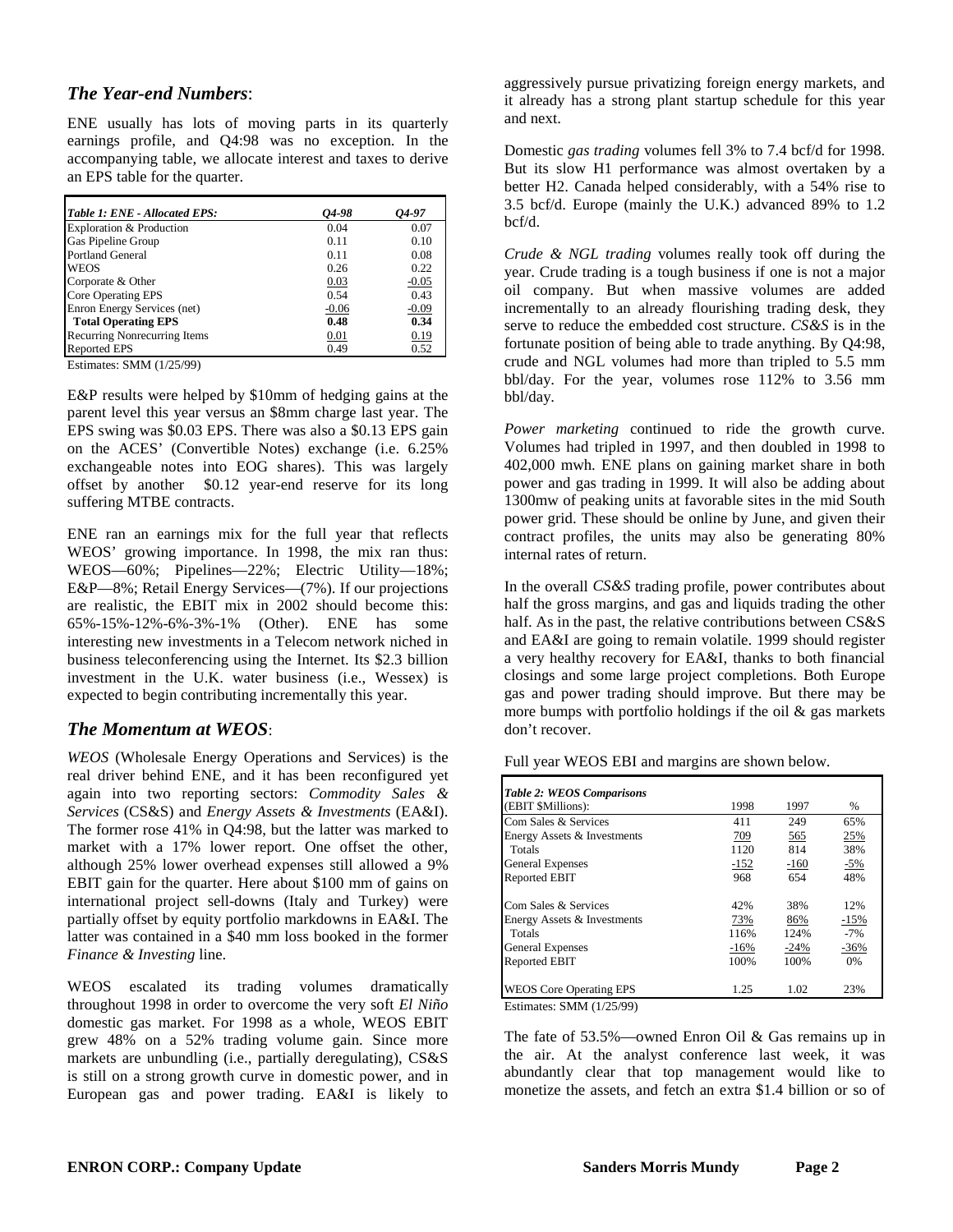after-tax cash, with which to deleverage. Things should become clearer in the next month. EOG had a stellar 1998 performance with its foreign assets, and a decent domestic one, considering the miserable state of oilfield economics. Despite its usually fine momentum, EOG's profitability has never come close to that of the parent, and there appears to be a more sober view of producing economics at the highest levels. The parent has continued to wisely hedge EOG's commodity exposures. It is 100% hedged on its domestic gas profile at \$2.31/mmbtu (NYMEX); and it is 90% hedged on its domestic crude at \$15.52/bbl (NYMEX).

#### *Enron Energy Services:*

ENE's grassroots venture in the unbundling commercial and small industrial power marketplace is its 93%—owned *Enron Energy Services*. EES continued to gain momentum with a doubled book of outsourcing business. Revenues rose 57% to \$1.1 billion, while its "burn rate" rose from a \$107 mm loss to a \$119 mm loss year to year. Its revenue mix was 85% commodity—15% services. Its capital spending needs were about \$50-\$60 mm, while DD&A rose to \$31 mm.

EES figures on earning about 1%-3% operating margins on the commodity portions of its outsourcing contracts. It would like to leverage these with 5%-8% margins on the services provided, and then add another 2%-4% from efficiencies, and finally pick up perhaps another 1% or so from asset securitizations. This would all foot to 9%-16% NOI margin levels, once EES is well down the learning curve.

These numbers would become immediately impressive on EES' expected \$2.4 billion of 1999 revenues, with a 30-70 commodity service mix. But staffing and new site start-ups are still underway. Management is fleshing out a 40 market national territory, and is moving from 3340 employees in Q1:98 to 5360 in Q4:99. EES now expects to lose about \$80 mm in 1999, but also expects to be in the black by Q4. Its "*TEE Statistic*" (Total Energy Expenditures of customers) measure rose to \$3.8 billion for 1998, and management is aiming towards an \$8 billion target in 1999.

EES would like to reach a \$4-\$5 billion revenue goal in 2000, then with a 50-50 commodity-service mix. The EBIT goal here is \$50 mm or better. All of this would create about a \$0.30 EBIT swing between 1998 (-\$0.24 per share) and 2000 (\$0.09 per share), with more to come in 2001 and beyond.

Valuation of EES had been open-ended during 1998. As this subsidiary moves toward profitability, we would expect its valuation to become rolled into ENE's overall market profile in-line with other existing outsourcers (e.g., Comfort Systems (FIX: \$17), IES (IEU: \$26), Quanta (PWR: 23.94), Building One (BOSS: \$20.58), Service Experts (SVE: \$25.25), and GroupMac). These consolidators are in the same broad downstream energy markets. They are currently

trading in a 10x-24x P/E range. They are growing at 20%- 30% annually, and they are earning 6%-13% ROEs with 0%-30% balance sheet leverage.

#### *The Outlook*:

At its analyst conference, management expected 1999 to be a "momentum building year." We think 1999 can be quickly profiled:

A 15% EPS increase to \$2.30 EPS looks likely. Management has a variety of ways to bolster earnings, mainly in Pipelines and in WEOS.

The earnings mix should run about thus: WEOS—61%; Pipelines—20%; Electric Utility—16%; E&P—7%; EES—  $(4\%)$ .

Still more opportunistic capital spending trends: During 1998, ENE either spent or acquired \$7.5 billion of assets, all against a CFFO of about \$1.5 billion. Cash dividends were nearly \$400mm. It pushed over \$4 billion into joint ventures, and was left with net spending of \$3.1 billion. This year's preliminary spending/acquisition budget looks like \$2.5 billion. CFFO could approach \$1.9 billion, and dividends should remain in the \$400 mm area.

Investors should remember that ENE's businesses are very capital intensive, with either hard or soft asset growth necessary to sustain its 10%-15% EPS growth agenda. Further, owing to WEOS' strong growth focus, along with its various future growth "platforms," its economics are usually front-end loaded, cost-wise. This has made it harder to sustain its former premium profitability, namely 16%- 17% ROEs. We have compared ENE/WEOS in the past to GE (parent)/ GE Capital Services. The asset scales are considerably different: but the strategies look analogous. GE (Parent) has \$80 billion of assets and earns a 20%+ ROE with a 10-90 capital structure, all the while growing at 10% or better. GE Capital has a \$220 mm highly diversified (28 divisions) asset base and earns a 20%-25% ROE with nearly a 90-10 capital structure. ENE (Parent) has about \$15 billion of assets, with a range of ROEs: from 3% in EOG to 14%- 18% in the pipelines. ENE (Parent) might be able to grow 5%-7% overall at best. WEOS is only about \$15 billion in assets currently, and is earning perhaps 5%-7% ROEs with about a 60-40 capital structure. But WEOS is the growth engine, and it must generate 20%-25% EBIT growth on its 60%-of-earnings mix in order to counter balance the 4%-6% growth expected in the regulated 33%-of-earnings mix. To the extent that ENE uses its fine risk management expertise to leverage WEOS' ROE higher by running it increasingly as a "spread business," then even better EPS growth and profitability might be forthcoming.

#### *Valuations:*

ENE's strong year-end performance has been followed through by another 13% stock price advance in January to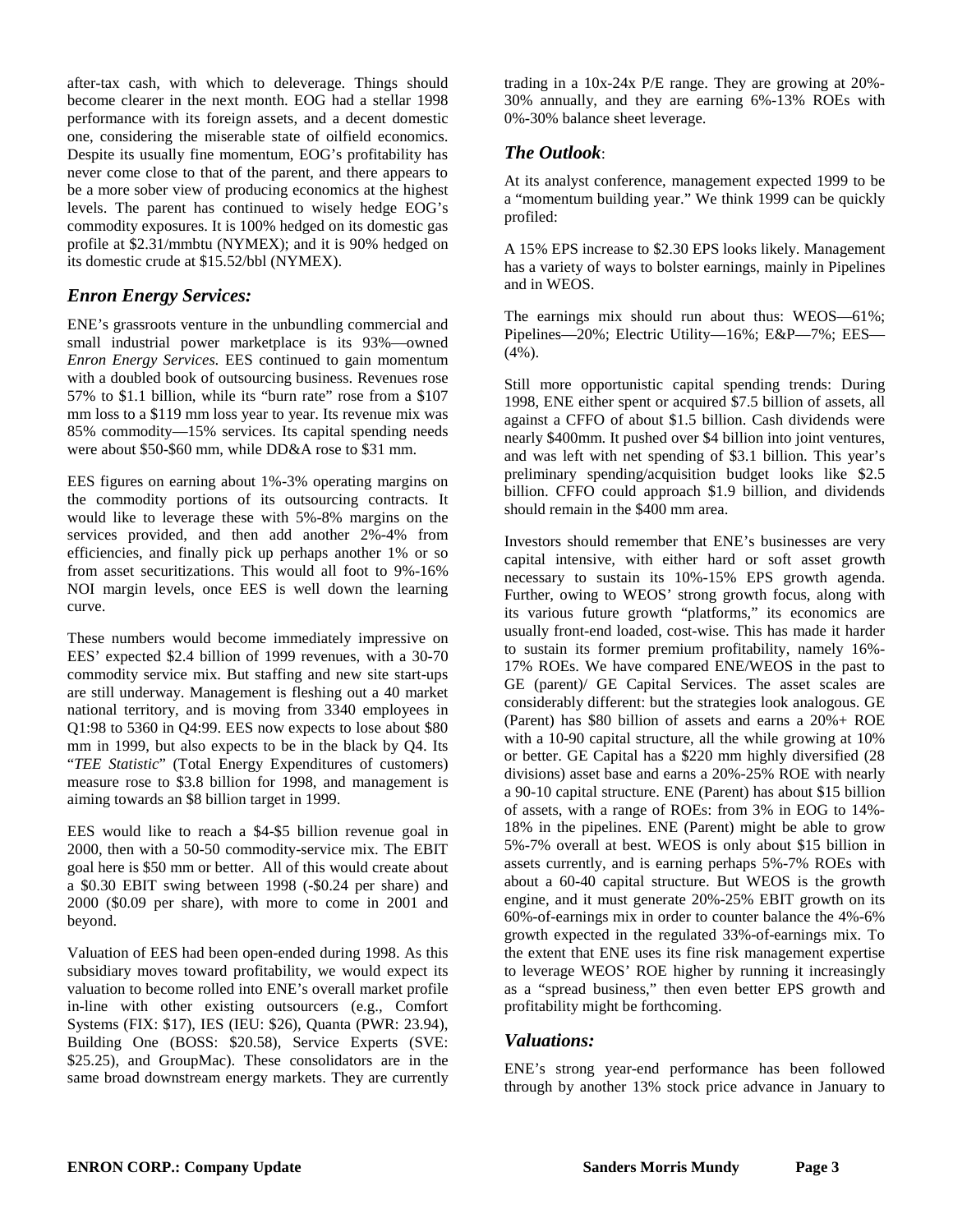date. This was in sharp contrast to the faltering stock prices among its competitors, all of whom have been bitten by some adversity in the very treacherous energy markets of the moment. ENE weathered its Q4 portfolio markdowns and MTBE contract hit with little overall impact.

The market has repriced ENE forward to nearly a market multiple (i.e., about 30x and 28x on the S&P 500). This is good news for ENE, because equity financing becomes so much more appealing. All investors should be impressed by ENE's widening premiums to its peer group of energy conglomerates. It is trading at about 70% ahead of the group's 16.3x and 14.5x P/Es for this year and next.

Because of ENE's new growth premiums, relative valuations and/or valuation matrixes don't work particularly well, other than to demonstrate the size of the premiums. The abbreviated valuation matrix below shows why.

| Table 3: EBIT Profile (%):    | 1999E   | <b>2000E</b> | 2001E   |
|-------------------------------|---------|--------------|---------|
| Exploration & Production      | 7%      | 6%           | 6%      |
| Gas Pipeline Group            | 19%     | 17%          | 16%     |
| <b>Portland General</b>       | 16%     | 14%          | 13%     |
| <b>WEOS</b>                   | 58%     | 61%          | 64%     |
| <b>Water Services</b>         | 1%      | 1%           | 2%      |
| Corporate & Other             | 0%      | 0%           | $-1\%$  |
| Core Operations               | 100%    | 100%         | 100%    |
| Enron Energy Services (net)   | $-4%$   | 2%           | 4%      |
| <b>Total Core EBIT</b>        | 96%     | 102%         | 104%    |
| Market Driven P/Es:           |         |              |         |
| Exploration & Production      | 25.0    | 25.0         | 25.0    |
| Gas Pipeline Group            | 19.0    | 19.0         | 19.0    |
| <b>Portland General</b>       | 14.7    | 14.7         | 14.7    |
| <b>WEOS</b>                   | 22.0    | 22.0         | 22.0    |
| <b>Water Services</b>         | 14.0    | 14.0         | 14.0    |
| Corporate & Other             | 15.0    | 15.0         | 15.0    |
| Core Operations               | 20.5    | 20.6         | 20.8    |
| Enron Energy Services (net)   | 20.0    | 20.0         | 20.0    |
| Composite P/E                 | 20.5    | 20.6         | 20.8    |
| <b>Imputed Market Values:</b> |         |              |         |
| Exploration & Production      | 3.95    | 3.75         | 3.97    |
| Gas Pipeline Group            | 8.54    | 8.14         | 8.32    |
| <b>Portland General</b>       | 5.53    | 5.23         | 5.31    |
| <b>WEOS</b>                   | 30.72   | 33.52        | 38.79   |
| <b>Water Services</b>         | 0.26    | 0.39         | 0.77    |
| Corporate & Other             | $-0.09$ | $-0.08$      | $-0.49$ |
| Core Operations               | 49.00   | 51.03        | 57.17   |
| Enron Energy Services (net)   | $-2.46$ | 1.73         | 3.38    |
| <b>Composite Market Value</b> | 46.54   | 52.76        | 60.55   |

Estimates: SMM (1/25/99)

We have always liked ENE's investing story, but have been reluctant to pay the premiums involved when other Energy conglomerates have enjoyed comparable or better investing credentials (Growth rates, ROE, Capital Structure, Yield) with lower P/Es. Bargain hunting worked well with the other Energy Conglomerates in the 1992-1997 era: but not last year. ENE looks like a strong **Hold** to us.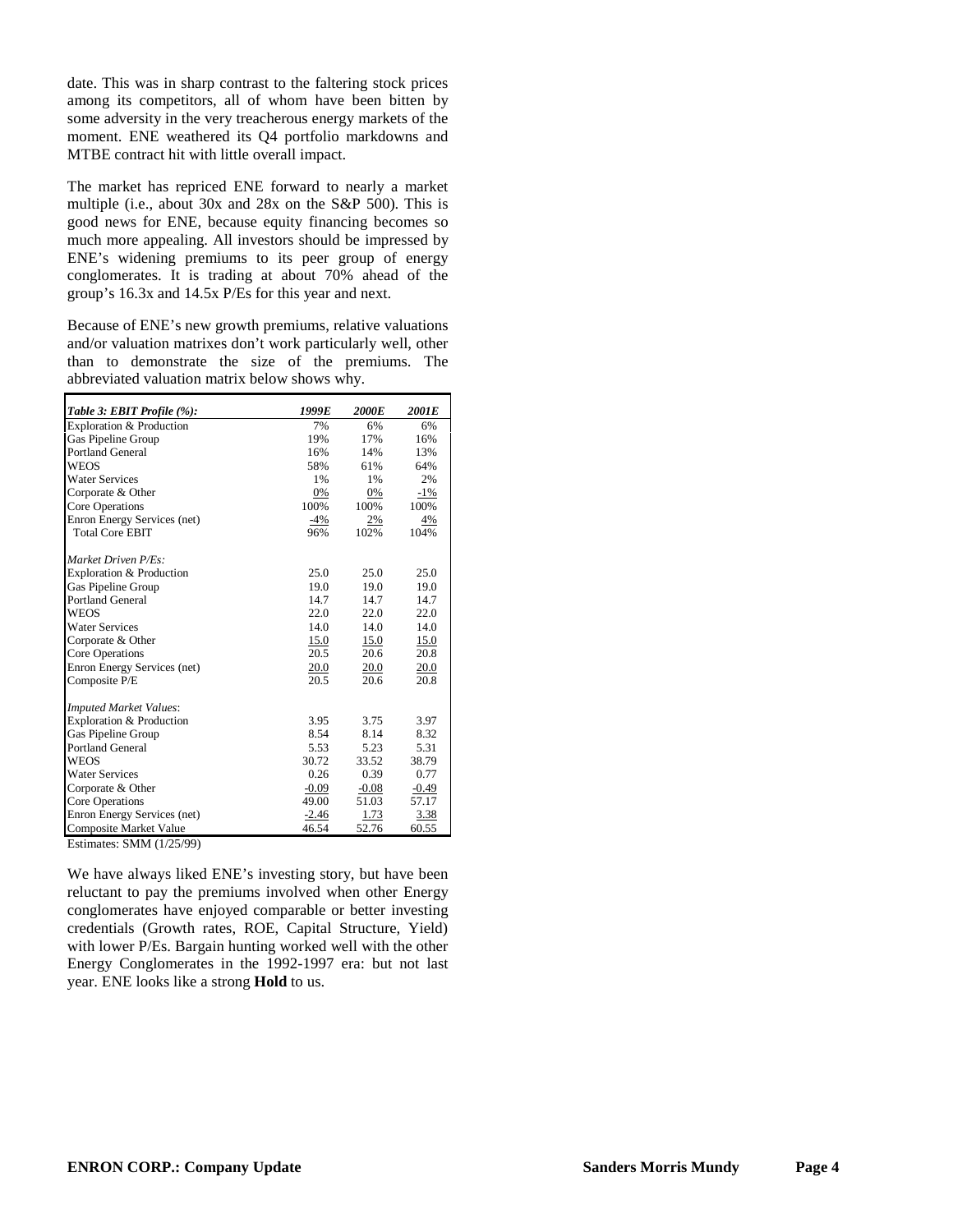|      | 1997A                                                                                                                | 1998A    | 1999E    | <b>2000E</b> | 2001E    | 2002E    | 1998E-<br>2002E |
|------|----------------------------------------------------------------------------------------------------------------------|----------|----------|--------------|----------|----------|-----------------|
| 1.73 | 1.98                                                                                                                 | 2.25     | 2.39     | 2.48         | 2.74     | 3.00     |                 |
| 0.00 | $-0.24$                                                                                                              | $-0.24$  | $-0.12$  | 0.09         | 0.17     | 0.33     |                 |
| 1.73 | 1.74                                                                                                                 | 2.01     | 2.27     | 2.57         | 2.91     | 3.33     |                 |
| 0.43 | $-1.42$                                                                                                              | 0.01     | 0.03     | 0.03         | 0.02     | 0.01     |                 |
| 2.16 | 0.32                                                                                                                 | 2.02     | 2.30     | 2.60         | 2.93     | 3.34     |                 |
| 0.86 | 0.90                                                                                                                 | 0.95     | 1.02     | 1.08         | 1.16     | 1.24     |                 |
| 3.98 | 2.15                                                                                                                 | 4.56     | 5.75     | 6.29         | 6.81     | 7.44     |                 |
|      | 17.26                                                                                                                | 18.46    | 19.74    | 21.25        | 23.02    | 25.12    |                 |
|      | 15.27                                                                                                                | 17.86    | 19.10    | 20.49        | 22.14    | 24.07    |                 |
|      | 14.3%                                                                                                                | 13.8%    | 6.2%     | 3.7%         | 10.6%    | 9.3%     | 8.7%            |
|      | 0.0%                                                                                                                 | 0.0%     | $-48.8%$ | $-170.5%$    | 94.8%    | 94.9%    | 5.9%            |
|      | 0.4%                                                                                                                 | 15.7%    | 12.7%    | 13.1%        | 13.5%    | 14.3%    | 13.9%           |
|      | 2.1%                                                                                                                 | 11.3%    | 12.0%    | 12.7%        | 13.2%    | 13.9%    |                 |
| 9.5% | 9.5%                                                                                                                 | 9.5%     | 9.5%     | 9.5%         | 9.5%     | 9.5%     |                 |
|      | 57.7%                                                                                                                | 58.1%    | 57.6%    | 56.9%        | 55.6%    | 54.8%    |                 |
|      | 45.5%                                                                                                                | 47.0%    | 44.4%    | 41.6%        | 39.6%    | 37.2%    |                 |
|      | $-22.7%$                                                                                                             | $-23.8%$ | $-24.4%$ | $-27.3%$     | $-27.5%$ | $-29.6%$ |                 |
|      |                                                                                                                      |          |          |              |          |          |                 |
|      | 272.1                                                                                                                | 321.0    | 335.0    | 345.0        | 355.0    | 365.0    |                 |
|      | 277.3                                                                                                                | 347.5    | 370.0    | 375.0        | 385.0    | 395.0    |                 |
|      | 311.2                                                                                                                | 318.0    | 321.0    | 324.0        | 331.0    | 328.0    |                 |
|      | 1996A<br>13.27<br>12.98<br>42.4%<br>11.6%<br>18.6%<br>17.8%<br>54.1%<br>39.8%<br>$-30.9%$<br>246.1<br>270.1<br>255.1 |          |          |              |          |          |                 |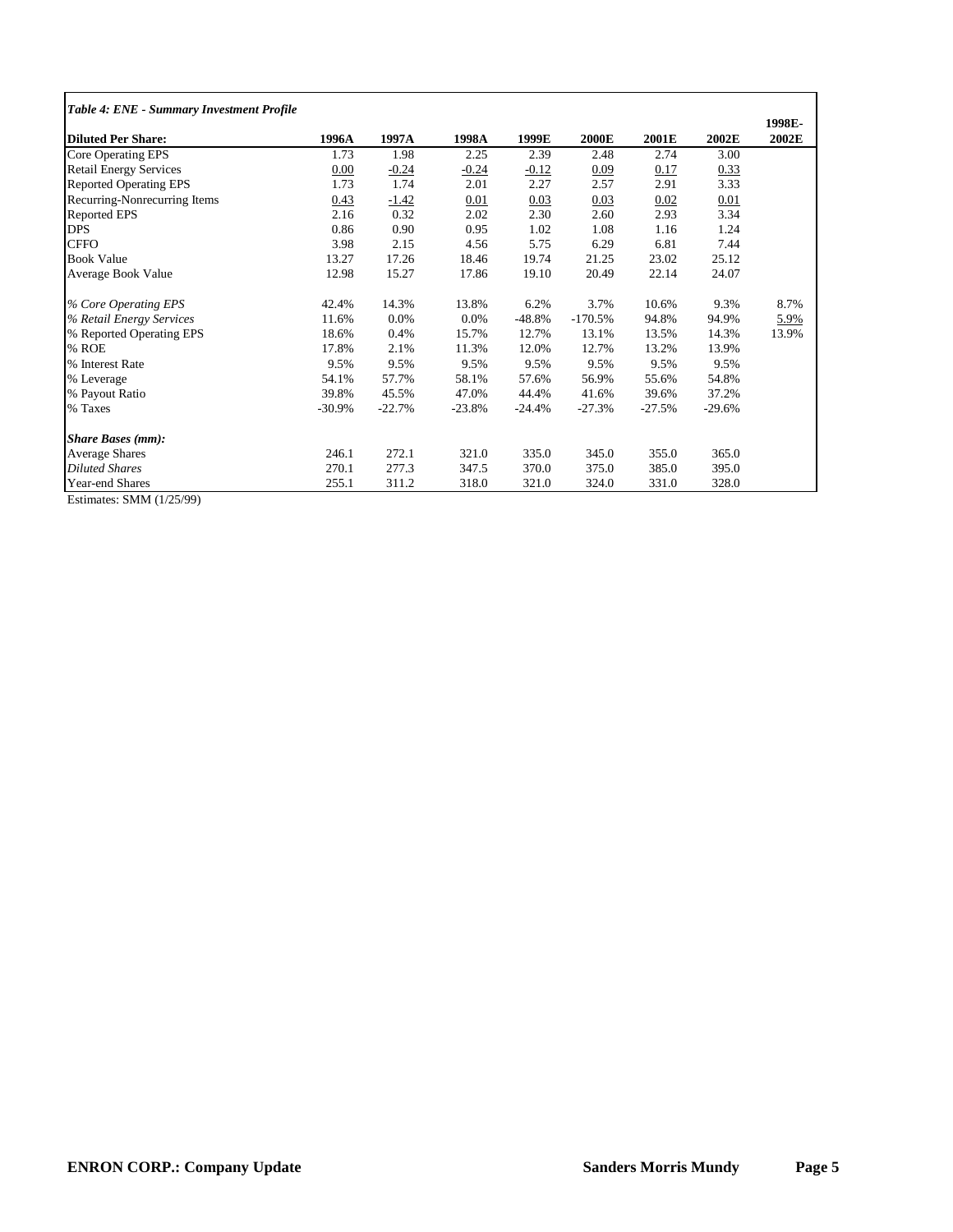| <b>Table 5: ENE: Earnings Forecast</b>                 |                  |                  |                |                  |                 |              |                 |               | 1998E- | Growth        |
|--------------------------------------------------------|------------------|------------------|----------------|------------------|-----------------|--------------|-----------------|---------------|--------|---------------|
| <b>EBIT (\$ MILLIONS):</b>                             | 1995A            | 1996A            | 1997A          | 1998A            | 1999E           | 2000E        | 2001E           | 2002E         | 2002E  | Share $(\% )$ |
| Exploration & Production                               | 241              | 200              | 183            | 128              | 130             | 135          | 145             | 170           | $-13$  | $-1%$         |
| Gas Pipeline Group                                     | 375              | 416              | 364            | 351              | 370             | 385          | 400             | 425           | 61     | 3%            |
| Portland General                                       | $\boldsymbol{0}$ | $\mathbf{0}$     | 114            | 286              | 310             | 320          | 330             | 345           | 231    | 13%           |
| Wholesale Operations & Services (WEOS)                 | 401              | 466              | 654            | 968              | 1150            | 1370         | 1610            | 1850          | 1196   | 65%           |
| Water (Net of Interest Expense)                        | $\boldsymbol{0}$ | $\theta$         | $\theta$       | $\boldsymbol{0}$ | 15              | 25           | 50              | 75            | 75     | 4%            |
| Corporate & Other                                      | $-35$            | $-22$            | $-31$          | $\overline{1}$   | $\overline{-2}$ | <u>-5</u>    | $-30$           | $-40$         | $-9$   | 0%            |
| <b>Core Operating EBIT</b>                             | 982              | 1060             | 1284           | 1740             | 1970            | 2230         | 2505            | 2825          | 1541   | 83%           |
| Retail Energy Services (net)                           | $\overline{0}$   | $\boldsymbol{0}$ | $-107$         | $-119$           | $-70$           | <u>50</u>    | 100             | 200           | 307    | 17%           |
| <b>Total Operating EBIT</b>                            | 982              | 1060             | 1177           | 1621             | 1900            | 2280         | 2605            | 3025          | 1848   | 100%          |
| Recurring Nonrecurring Items                           | 183              | 178              | $-612$         | $-39$            | <u> 15</u>      | <u> 15</u>   | 10              | 5             |        |               |
| <b>Total EBIT</b>                                      | 1165             | 1238             | 565            | 1582             | 1915            | 2295         | 2615            | 3030          |        |               |
| <b>Interest Expense-Net:</b>                           | 284              | 274              | 401            | 546              | 650             | 780          | 851             | 922           |        |               |
| Preferred Dividends-Subsidiaries                       | 32               | 34               | 69             | 77               | 76              | 76           | 76              | 76            |        |               |
| <b>Interest Expense-EES</b>                            | $\overline{0}$   | $\theta$         | $\overline{0}$ | $\overline{0}$   | $\overline{4}$  | 16           | 20              | 28            |        |               |
| Minority Interests-EOG                                 | 44               | 75               | 50             | 24               | 20              | 25           | 45              | 50            |        |               |
| Minority Interests-EES                                 | $\mathbf{0}$     | $\mathbf{0}$     | $\mathbf{0}$   | $\overline{0}$   | $-4$            | 3            | 6               | 12            |        |               |
| Minority Interests-Junior Preferred                    | $\boldsymbol{0}$ | $\boldsymbol{0}$ | 30             | 53               | 40              | 40           | 40              | 40            |        |               |
| <b>Total Interest Expense</b>                          | 360              | 383              | 550            | 700              | 786             | 940          | 1038            | 1128          |        |               |
| <b>Net Income Before Taxes:</b>                        |                  |                  |                |                  |                 |              |                 |               |        |               |
| Core Operating                                         | 622              | 677              | 734            | 1040             | 1180            | 1274         | 1447            | 1669          |        |               |
| Enron Energy Services (net)                            | $\boldsymbol{0}$ | $\boldsymbol{0}$ | -107           | $-119$           | $-70$           | 50           | 100             | 200           |        |               |
| <b>Total Operating</b>                                 | 622              | 677              | 627            | 921              | 1110            | 1324         | 1547            | 1869          |        |               |
| Recurring Nonrecurring Items                           | 183              | 178              | $-612$         | $-39$            | 15              | 15           | 10              | 5             |        |               |
| <b>Total NIBT</b>                                      | 805              | 855              | 15             | 882              | 1125            | 1339         | 1557            | 1874          |        |               |
| <b>Income Taxes:</b>                                   |                  |                  |                |                  |                 |              |                 |               |        |               |
| Core Operating                                         | $-285$           | $-209$           | $-180$         | $-257$           | $-295$          | $-344$       | $-391$          | $-484$        |        |               |
| Retail Energy Services (EES)                           | $\boldsymbol{0}$ | $\boldsymbol{0}$ | 37             | <u>38</u>        | 25              | $-18$        | $-35$           | $-70$         |        |               |
| <b>Total Operating</b>                                 | $-285$           | $-209$           | $-143$         | $-219$           | $-271$          | $-361$       | $-426$          | $-554$        |        |               |
| Recurring Nonrecurring Items                           | <u>-64</u>       | $-62$            | 233            | <u>44</u>        | $\overline{-2}$ | <u>-5</u>    | $\overline{-4}$ | $-2$          |        |               |
| <b>Total Income Taxes</b>                              | $-349$           | $-271$           | 90             | $-175$           | $-276$          | $-367$       | $-429$          | -556          |        |               |
| Net Income:                                            |                  |                  |                |                  |                 |              |                 |               |        |               |
| Core Operating Earnings                                | 337              | 468              | 554            | 783              | 885             | 930          | 1056            | 1185          |        |               |
| Retail Energy Services (EES)                           | $\boldsymbol{0}$ | $\boldsymbol{0}$ | $-70$          | $-81$            | $-46$           | 33           | 65              | 130           |        |               |
| <b>Total Operating Earnings</b>                        | 337              | 468              | 484            | 702              | 840             | 963          | 1121            | 1315          |        |               |
| Recurring Nonrecurring Items                           | <u>119</u>       | 116              | <u>-379</u>    | $\overline{2}$   | 10              | 10           | $\mathcal{I}$   | 3             |        |               |
| <b>Total Net Income</b>                                | 456              | 584              | 105            | 707              | 849             | 972          | 1128            | 1318          |        |               |
| <b>Preferred Dividends</b><br><b>Net Income-Common</b> | $-16$<br>440     | $-16$<br>568     | $-17$<br>88    | -17<br>690       | $-17$<br>832    | $-17$<br>955 | $-17$<br>1111   | $-17$<br>1301 |        |               |
|                                                        |                  |                  |                |                  |                 |              |                 |               |        |               |
| <b>Share Base (mm):</b>                                |                  |                  |                |                  |                 |              |                 |               |        |               |
| Basic Shares (mm)                                      | 243.7            | 246.1            | 272.1          | 321.0            | 335.0           | 345.0        | 355.0           | 365.0         |        |               |
| Diluted Shares (mm)                                    | 268.0            | 270.1            | 277.3          | 347.5            | 370.0           | 375.0        | 385.0           | 395.0         |        |               |
| <b>Diluted Earnings Per Share:</b>                     |                  |                  |                |                  |                 |              |                 |               |        |               |
| <b>Core Operating EPS</b>                              | 1.26             | 1.73             | 2.00           | 2.25             | 2.39            | 2.48         | 2.74            | 3.00          |        |               |
| Retail Energy Services (EES)                           | 0.00             | 0.00             | $-0.25$        | $-0.23$          | $-0.12$         | 0.09         | 0.17            | 0.33          |        |               |
| <b>Total Operating EPS</b>                             | 1.26             | 1.73             | 1.75           | 2.02             | 2.27            | 2.57         | 2.91            | 3.33          |        |               |
| Recurring Non-Recurring Items                          | 0.44             | 0.43             | $-1.37$        | 0.01             | 0.03            | 0.03         | 0.02            | 0.01          |        |               |
| <b>Total Reported EPS</b>                              | 1.70             | 2.16             | 0.38           | 2.03             | 2.30            | 2.59         | 2.93            | 3.34          |        |               |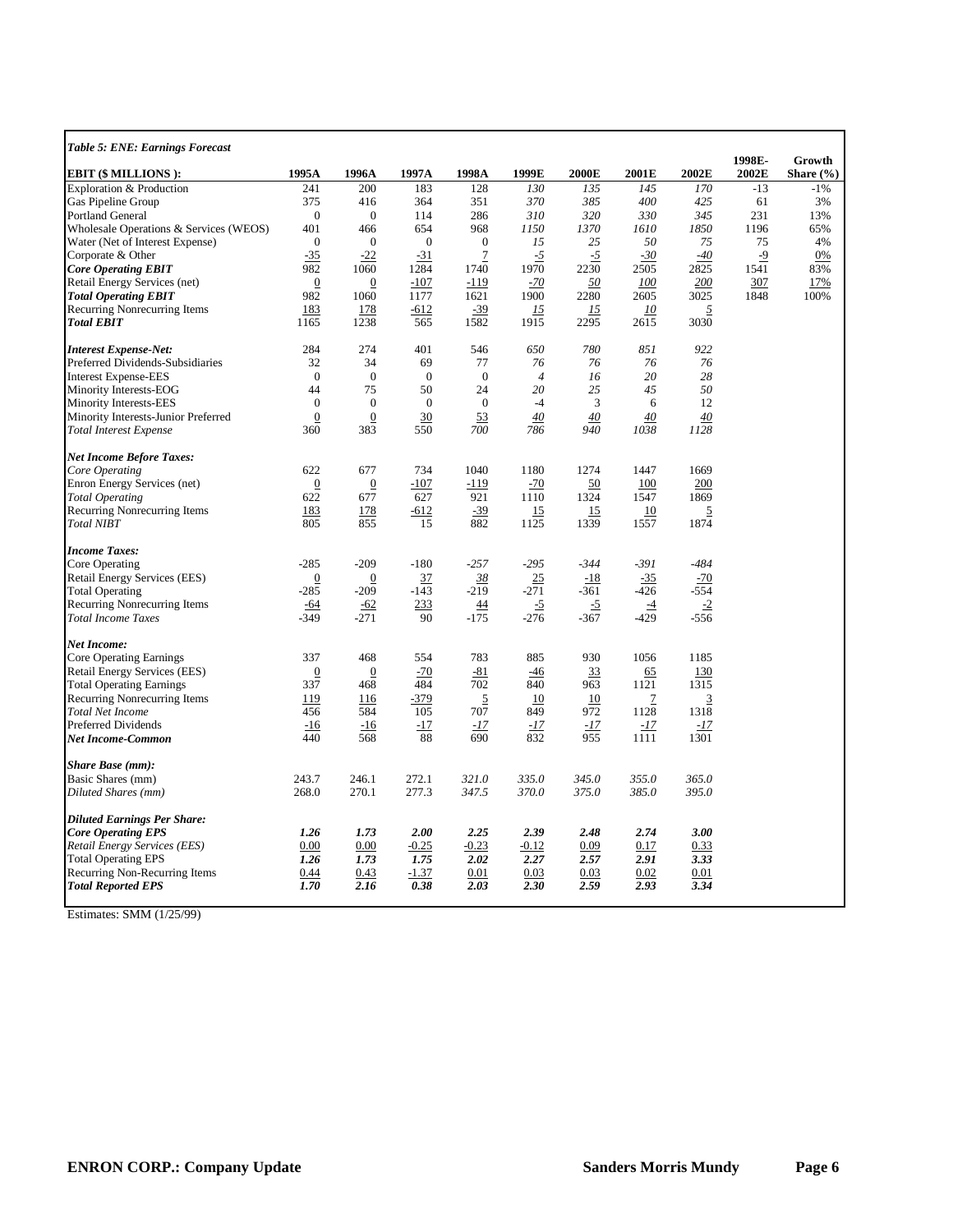| Table 6: ENE - 1998 Quarterly Earning Profile               |                            |                          |                          |                          |                          |                 |                |
|-------------------------------------------------------------|----------------------------|--------------------------|--------------------------|--------------------------|--------------------------|-----------------|----------------|
| <b>EBIT (\$ MILLIONS):</b>                                  | Q1                         | $\mathbf{Q}$             | H1                       | Q3                       | 9 MOS                    | Q4              | YEAR           |
| Exploration & Production                                    | 43                         | 29                       | 72                       | 25                       | 97                       | 31              | 128            |
| Gas Pipeline Group                                          | 126                        | 72                       | 198                      | 69                       | 267                      | 84              | 351            |
| Portland General                                            | 79                         | 62                       | 141                      | 61                       | 202                      | 84              | 286            |
| Wholesale Operations & Services (WEOS)<br>Corporate & Other | 249<br>$\overline{1}$      | 241<br>$-16$             | 490<br>$-15$             | 277<br>$\overline{-4}$   | 767<br>$-19$             | 201<br>26       | 968<br>7       |
| <b>Core Operating EBIT</b>                                  | 498                        | 388                      | 886                      | 428                      | 1314                     | 426             | 1740           |
| Enron Energy Services (net)                                 | $-27$                      | $-43$                    | $-70$                    | $-23$                    | $-93$                    | $-26$           | $-119$         |
| <b>Total Operating EBIT</b>                                 | 498                        | 345                      | 816                      | 405                      | 1221                     | 400             | 1621           |
| Recurring Nonrecurring Items<br><b>Reported EBIT</b>        | $\boldsymbol{0}$<br>498    | $\overline{0}$<br>345    | $\overline{0}$<br>816    | $\overline{0}$<br>405    | $\overline{0}$<br>1221   | $-39$<br>361    | $-39$<br>1582  |
| <b>Interest Expense-Net</b>                                 | $-133$                     | $-131$                   | $-264$                   | $-134$                   | $-398$                   | -148            | -546           |
| Pfd divds-Subsidiaries                                      | $-19$                      | $-20$                    | $-39$                    | $-19$                    | -58                      | $-19$           | $-77$          |
| Minority Interests (EOG)                                    | $-13$                      | -6                       | $-19$                    | $-2$                     | $-20$                    | $-4$            | $-24$          |
| Minority Interests (Jr Prfd)                                | $-12$                      | $-13$                    | $-25$                    | $-14$                    | $-40$                    | $-13$           | $-53$          |
| Subtotal<br><b>Interest Expense-EES</b>                     | $-177$<br>$\boldsymbol{0}$ | $-170$                   | -347<br>$\boldsymbol{0}$ | $-169$                   | -516<br>$\boldsymbol{0}$ | $-184$<br>$-4$  | $-700$         |
| Total Interest & Other                                      | $-177$                     | $\overline{0}$<br>$-170$ | $-347$                   | $\overline{0}$<br>$-169$ | $-516$                   | $-188$          | $-4$<br>$-704$ |
|                                                             |                            |                          |                          |                          |                          |                 |                |
| <b>Net Income Before Taxes:</b>                             |                            |                          |                          |                          |                          |                 |                |
| Core Operating                                              | 321                        | 218                      | 539                      | 259                      | 798                      | 242             | 1040           |
| Enron Energy Services (net)                                 | $-27$                      | $-43$                    | $-70$                    | $-23$                    | $-93$                    | $-30$           | $-123$         |
| <b>Unusual Items</b><br>Total                               | $\underline{0}$<br>294     | $\overline{0}$<br>175    | $\overline{0}$<br>469    | $\overline{0}$<br>236    | $\overline{0}$<br>705    | $-39$<br>173    | $-39$<br>878   |
| <b>Income Taxes:</b>                                        |                            |                          |                          |                          |                          |                 |                |
| Core Operating                                              | -89                        | -45                      | $-134$                   | $-77$                    | $-209$                   | $-48$           | $-257$         |
| Enron Energy Services (net)                                 | $\overline{9}$             | 15                       | 25                       | 8                        | 31                       | $\overline{1}$  | 38             |
| <b>Total Operating</b>                                      | $-80$                      | $-30$                    | $-110$                   | $-69$                    | -178                     | $-41$           | -219           |
| Unusual Items                                               | $\overline{0}$             | $\overline{0}$           | $\overline{0}$           | $\overline{0}$           | $\overline{0}$           | 44              | 44             |
| Total                                                       | $-80$                      | $-30$                    | $-110$                   | $-69$                    | $-178$                   | 3               | $-175$         |
| <b>Net Income:</b>                                          |                            |                          |                          |                          |                          |                 |                |
| Core Operating                                              | 232                        | 173                      | 405                      | 182                      | 589                      | 194             | 783            |
| Enron Energy Services (net)                                 | $-18$                      | $-28$                    | $-46$                    | $-15$                    | $-62$                    | $-23$           | $-85$          |
| Unusual Items                                               | $\overline{0}$             | $\overline{0}$           | $\overline{0}$           | $\overline{0}$           | $\overline{0}$           | 5               | 5              |
| Total                                                       | 214                        | 145                      | 360                      | 167                      | 527                      | 176             | 703            |
| Preferred Dividends                                         | $\overline{-4}$            | $\overline{-2}$          | $-9$                     | $\overline{-4}$          | $-13$                    | $\overline{-4}$ | $-17$          |
| Net Income-Common                                           | 210                        | 140                      | 351                      | 163                      | 514                      | 172             | 686            |
| <b>Share Base (mm):</b>                                     |                            |                          |                          |                          |                          |                 |                |
| <b>Basic Shares</b>                                         | 305.0                      | 319.0                    | 312.0                    | 329.0                    | 317.7                    | 331.0           | 321.0          |
| <b>Fully Diluted Shares</b>                                 | 329.8                      | 346.3<br>356.6           | 338.1                    | 356.0                    | 344.0                    | 358.0           | 347.5          |
| End of Period-Diluted                                       | 331.7                      |                          | 356.6                    | 358.1                    | 358.1                    |                 |                |
| <b>Basic EPS</b>                                            | 0.69                       | 0.44                     | 1.12                     | 0.50                     | 1.62                     | 0.52            | 2.14           |
| <b>Unusual Items</b>                                        | 0.00                       | 0.00                     | 0.00                     | 0.00                     | 0.00                     | 0.02            | 0.02           |
| <b>Operating EPS</b>                                        | 0.69                       | 0.44                     | 1.12                     | 0.50                     | 1.62                     | 0.50            | 2.12           |
| <b>Diluted Core Operating</b>                               | 0.70                       | 0.50                     | 1.20                     | 0.51                     | 1.71                     | 0.54            | 2.25           |
| <b>Enron Energy Services (net)</b>                          | <u>-0.05</u>               | $-0.08$                  | $-0.13$                  | $-0.04$                  | $-0.18$                  | -0.06           | $-0.24$        |
| <b>Diluted Operating EPS</b><br>Unusual Items               | 0.65                       | 0.42                     | 1.06                     | 0.47                     | 1.53                     | 0.48            | 2.01           |
| <b>Diluted Reported EPS</b>                                 | 0.00<br>0.65               | 0.00<br>0.42             | 0.00<br>1.06             | 0.00<br>0.47             | 0.00<br>1.53             | 0.01<br>0.49    | 0.01<br>2.02   |
| % Dilution                                                  | 5.8%                       | 4.6%                     | 5.3%                     | 5.3%                     | 5.3%                     | 5.3%            | 5.3%           |
| <b>1997 Diluted Core Operating EPS</b>                      | 0.61                       | 0.44                     | 1.06                     | 0.51                     | 1.57                     | 0.43            | 1.99           |
| % Change                                                    | 16%                        | 13%                      | 13%                      | $-1%$                    | 9%                       | 27%             | 13%            |
| % Taxes-Normal                                              | 27.7%                      | 20.6%                    | 24.2%                    | 29.7%                    | 26.0%                    | 19.8%           | 24.5%          |
| % Taxes-EES                                                 | 35.0%                      | 35.0%                    | 35.0%                    | 35.0%                    | 33.3%                    | 23.3%           | 30.9%          |
| % Taxes-Unusual Items                                       | 35.0%                      | 35.0%                    | 35.0%                    | 35.0%                    | 35.0%                    | 35.0%           | 35.0%          |
| % Taxes-Reported<br>$Eofimot = SMM (1/25/00)$               | 27.1%                      | 17.1%                    | 23.3%                    | 29.2%                    | 25.2%                    | $-1.7%$         | 19.9%          |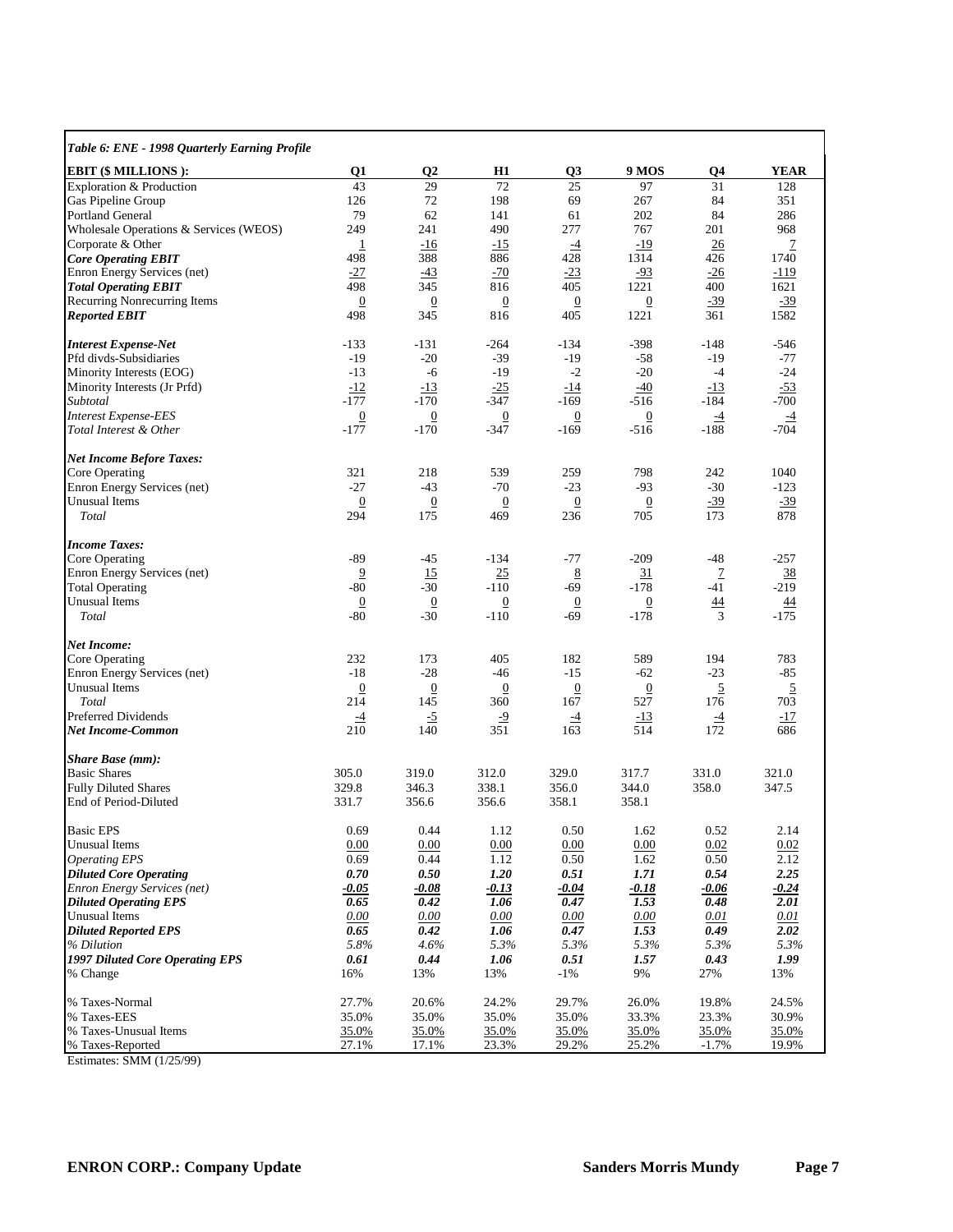| Table 6: ENE - 1998 Quarterly Earnings Profile (Cont'd) |         |                |         |         |         |                |             |  |  |
|---------------------------------------------------------|---------|----------------|---------|---------|---------|----------------|-------------|--|--|
| % EBIT Profile                                          | Q1      | Q <sub>2</sub> | Ш       | Q3      | 9 MOS   | Q <sub>4</sub> | <b>YEAR</b> |  |  |
| Exploration & Production                                | 9%      | 7%             | 8%      | 6%      | 7%      | 7%             | 7%          |  |  |
| Gas Pipeline Group                                      | 25%     | 19%            | 22%     | 16%     | 20%     | 20%            | 20%         |  |  |
| <b>Portland General</b>                                 | 16%     | 16%            | 16%     | 14%     | 15%     | 20%            | 16%         |  |  |
| Wholesale Operations & Services (WEOS)                  | 50%     | 62%            | 55%     | 65%     | 58%     | 47%            | 56%         |  |  |
| Corporate & Other                                       | 0%      | $-4%$          | $-2\%$  | $-1\%$  | $-1\%$  | 6%             | 0%          |  |  |
| <b>Core Operating EBIT</b>                              | 100%    | 100%           | 100%    | 100%    | 100%    | 100%           | 100%        |  |  |
| Enron Energy Services (net)                             | $-5%$   | $-12%$         | $-9%$   | $-6%$   | $-8%$   | $-7%$          | $-7%$       |  |  |
| <b>Total Operating EBIT</b>                             | 95%     | 88%            | 91%     | 94%     | 92%     | 94%            | 93%         |  |  |
| Recurring Nonrecurring Items                            | 0%      | 0%             | 0%      | 0%      | 0%      | $-9%$          | $-2\%$      |  |  |
| <b>Total EBIT</b>                                       | 95%     | 88%            | 91%     | 94%     | 92%     | 84%            | 90%         |  |  |
| <b>Exploration &amp; Production (\$mm):</b>             |         |                |         |         |         |                |             |  |  |
| <b>ENE Reported EBIT</b>                                | 43.0    | 29.0           | 72.0    | 25.0    | 97.0    | 31.0           | 128.0       |  |  |
| <b>EOG Reported EBIT</b>                                | 37.3    | 32.6           | 69.9    | 17.6    | 87.5    | 21.0           | 108.5       |  |  |
| Hedging Gains (Losses)                                  | 5.7     | $-3.6$         | 2.1     | 7.4     | 9.5     | 10.0           | 19.5        |  |  |
| <b>EPS Effect Net to ENE</b>                            | 0.01    | $-0.01$        | 0.00    | 0.01    | 0.02    | 0.02           | 0.04        |  |  |
| <b>Allocated EPS Profile:</b>                           |         |                |         |         |         |                |             |  |  |
| Exploration & Production                                | 0.06    | 0.04           | 0.10    | 0.03    | 0.13    | 0.04           | 0.17        |  |  |
| Gas Pipeline Group                                      | 0.18    | 0.09           | 0.27    | 0.08    | 0.35    | 0.11           | 0.45        |  |  |
| <b>Portland General</b>                                 | 0.11    | 0.08           | 0.19    | 0.07    | 0.26    | 0.11           | 0.37        |  |  |
| Wholesale Operations & Services (WEOS)                  | 0.35    | 0.31           | 0.66    | 0.33    | 1.00    | 0.26           | 1.25        |  |  |
| Corporate & Other                                       | 0.00    | $-0.02$        | $-0.02$ | 0.00    | $-0.02$ | 0.03           | 0.01        |  |  |
| <b>Core Operating EBIT</b>                              | 0.70    | 0.50           | 1.20    | 0.51    | 1.71    | 0.54           | 2.25        |  |  |
| Enron Energy Services (net)                             | $-0.05$ | $-0.08$        | $-0.13$ | $-0.04$ | $-0.18$ | $-0.06$        | $-0.24$     |  |  |
| <b>Total Operating EBIT</b>                             | 0.65    | 0.42           | 1.06    | 0.47    | 1.53    | 0.48           | 2.01        |  |  |
| Recurring Nonrecurring Items                            | 0.00    | 0.00           | 0.00    | 0.00    | 0.00    | 0.01           | 0.01        |  |  |
| <b>Total Allocated EPS</b>                              | 0.65    | 0.42           | 1.06    | 0.47    | 1.53    | 0.49           | 2.02        |  |  |
| <b>WEOS Core Operating EPS</b>                          | 0.35    | 0.31           | 0.66    | 0.33    | 1.00    | 0.26           | 1.25        |  |  |
| <b>WEOS Allocated EPS:</b>                              |         |                |         |         |         |                |             |  |  |
| <b>Asset Development &amp; Construction</b>             | 0.02    | 0.05           | 0.07    | 0.05    | 0.13    | 0.04           | 0.17        |  |  |
| Cash & Physical                                         | 0.19    | 0.11           | 0.30    | 0.14    | 0.45    | 0.11           | 0.56        |  |  |
| <b>Risk Management</b>                                  | 0.04    | 0.01           | 0.05    | 0.05    | 0.10    | 0.04           | 0.14        |  |  |
| Finance & Investing                                     | 0.10    | 0.14           | 0.24    | 0.09    | 0.33    | 0.06           | 0.39        |  |  |
| Totals                                                  | 0.35    | 0.31           | 0.66    | 0.33    | 1.00    | 0.26           | 1.25        |  |  |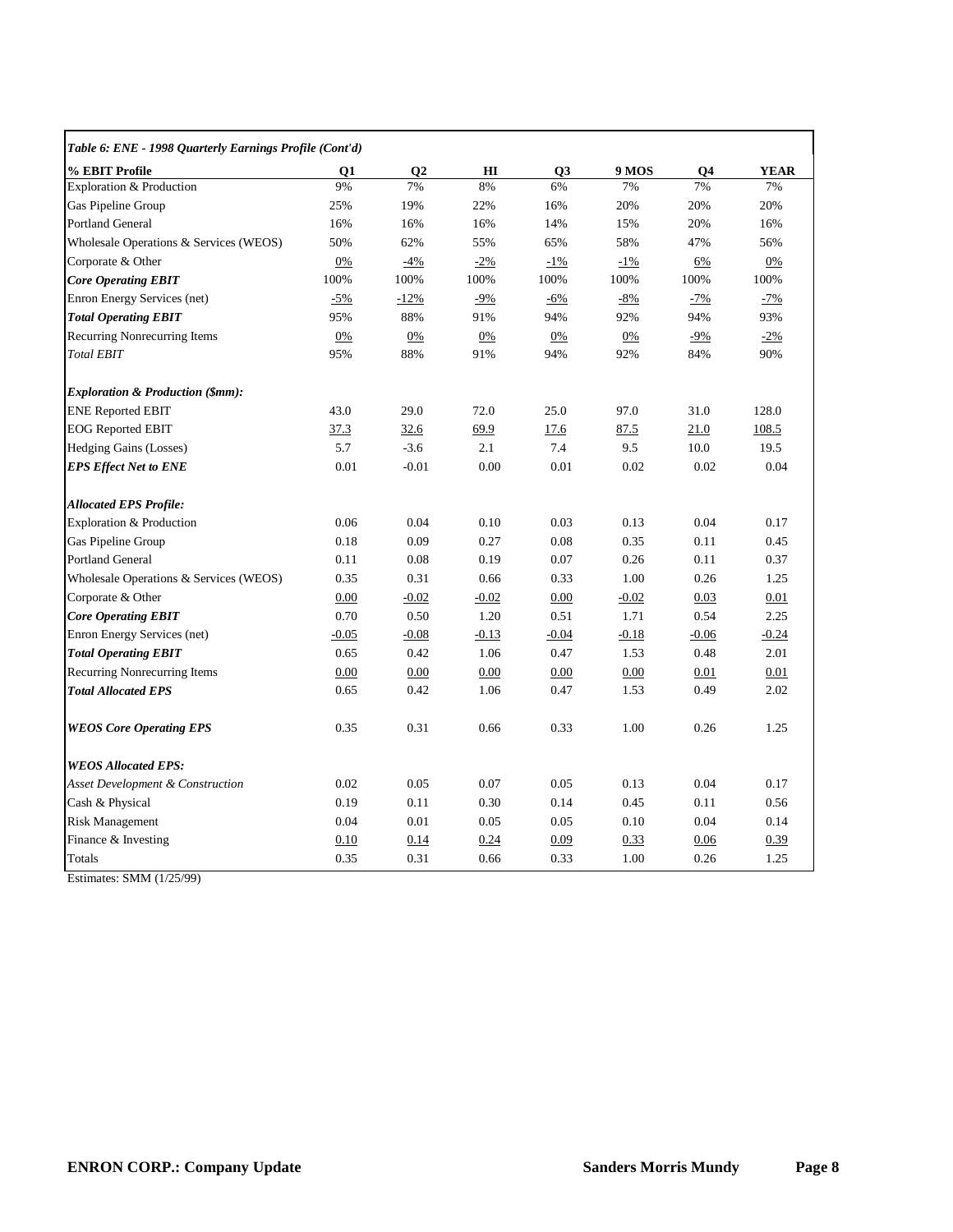| Table 7: ENE - 1997 - 1998 WEOS Comparisons<br>1997 Daily Volumes |          |          |          |                |              |                |             |
|-------------------------------------------------------------------|----------|----------|----------|----------------|--------------|----------------|-------------|
| Cash & Physicals (Bcf/Daily):                                     | Q1       | Q2       | H I      | Q <sub>3</sub> | <b>9 MOS</b> | Q <sub>4</sub> | <b>YEAR</b> |
| <b>USA Natural Gas</b>                                            | 8.611    | 7.330    | 7.971    | 7.321          | 7.754        | 7.370          | 7.658       |
| Canada                                                            | 2.107    | 2.123    | 2.115    | 2.353          | 2.194        | 2.464          | 2.262       |
| Europe                                                            | 0.460    | 0.572    | 0.516    | 0.748          | 0.593        | 0.854          | 0.659       |
| Other                                                             | 0.000    | 0.000    | 0.000    | 0.000          | 0.000        | 0.000          | 0.000       |
| <b>Total Marketed</b>                                             | 11.178   | 10.025   | 10.602   | 10.422         | 10.542       | 10.688         | 10.578      |
| Transport                                                         | 0.207    | 0.686    | 0.447    | 0.456          | 0.450        | 0.488          | 0.938       |
| Total Gas Volumes (Bcf/day)                                       | 11.385   | 10.711   | 11.048   | 10.878         | 10.991       | 11.176         | 11.516      |
| Crude Oil (mm bbl/day)                                            | 0.663    | 0.454    | 0.559    | 0.684          | 0.600        | 0.956          | 0.689       |
| <b>NGLs</b>                                                       | 1.248    | 1.080    | 1.164    | 0.858          | 1.062        | 0.768          | 0.989       |
| Total Crude & NGLs                                                | 1.911    | 1.534    | 1.723    | 1.542          | 1.662        | 1.724          | 1.678       |
| Electricity Volumes Marketed (000 mwh)                            |          |          |          |                |              |                |             |
| <b>United States</b>                                              | 33.242   | 38.141   | 71.383   | 72.238         | 143.621      | 48.125         | 191.746     |
| Europe                                                            | 0.050    | 0.018    | 0.068    | 0.019          | 0.087        | 0.013          | 0.100       |
| Total                                                             | 33.292   | 38.159   | 35.726   | 72.257         | 107.983      | 48.138         | 156.121     |
| Converted to Bbtu/day                                             | 3.699    | 4.193    | 3.946    | 7.183          | 5.025        | 5.232          | 5.256       |
| <b>Convsion Ratio</b>                                             | 9.000    | 9.101    | 9.054    | 10.059         | 9.387        | 9.201          | 9.340       |
| <b>Total Physical Volumes (BBtue/day)</b>                         | 16.995   | 16.438   | 16.717   | 20.274         | 17.902       | 18.132         | 17.960      |
| <b>Total Physical Volumes (BBtue)</b>                             | 1529.6   | 1495.9   | 3025.4   | 1865.2         | 4890.6       | 1668.1         | 6558.8      |
| <b>Financial Settlements (BBtu/day)</b>                           | 39.916   | 45.647   | 42.782   | 51.953         | 45.839       | 58.574         | 49.082      |
| <b>WEOS Earnings (\$mm)</b>                                       |          |          |          |                |              |                |             |
| <b>Total Sector EBIT</b>                                          | 195.0    | 161.0    | 356.0    | 212.0          | 568.0        | 246.0          | 814.0       |
| <b>Unallocated Expenses</b>                                       | $-28.0$  | $-31.0$  | $-59.0$  | $-39.0$        | $-98.0$      | $-62.0$        | $-160.0$    |
| Reported EBIT                                                     | 167.0    | 130.0    | 297.0    | 173.0          | 470.0        | 184.0          | 654.0       |
| Unit Margins (\$/mmbtu):                                          |          |          |          |                |              |                |             |
| <b>Total Sector EBIT</b>                                          | 0.127    | 0.108    | 0.118    | 0.114          | 0.116        | 0.147          | 0.124       |
| <b>Unallocated Expenses</b>                                       | $-0.018$ | $-0.021$ | $-0.020$ | $-0.021$       | $-0.020$     | $-0.037$       | $-0.024$    |
| Reported EBIT                                                     | 0.109    | 0.087    | 0.098    | 0.093          | 0.096        | 0.110          | 0.100       |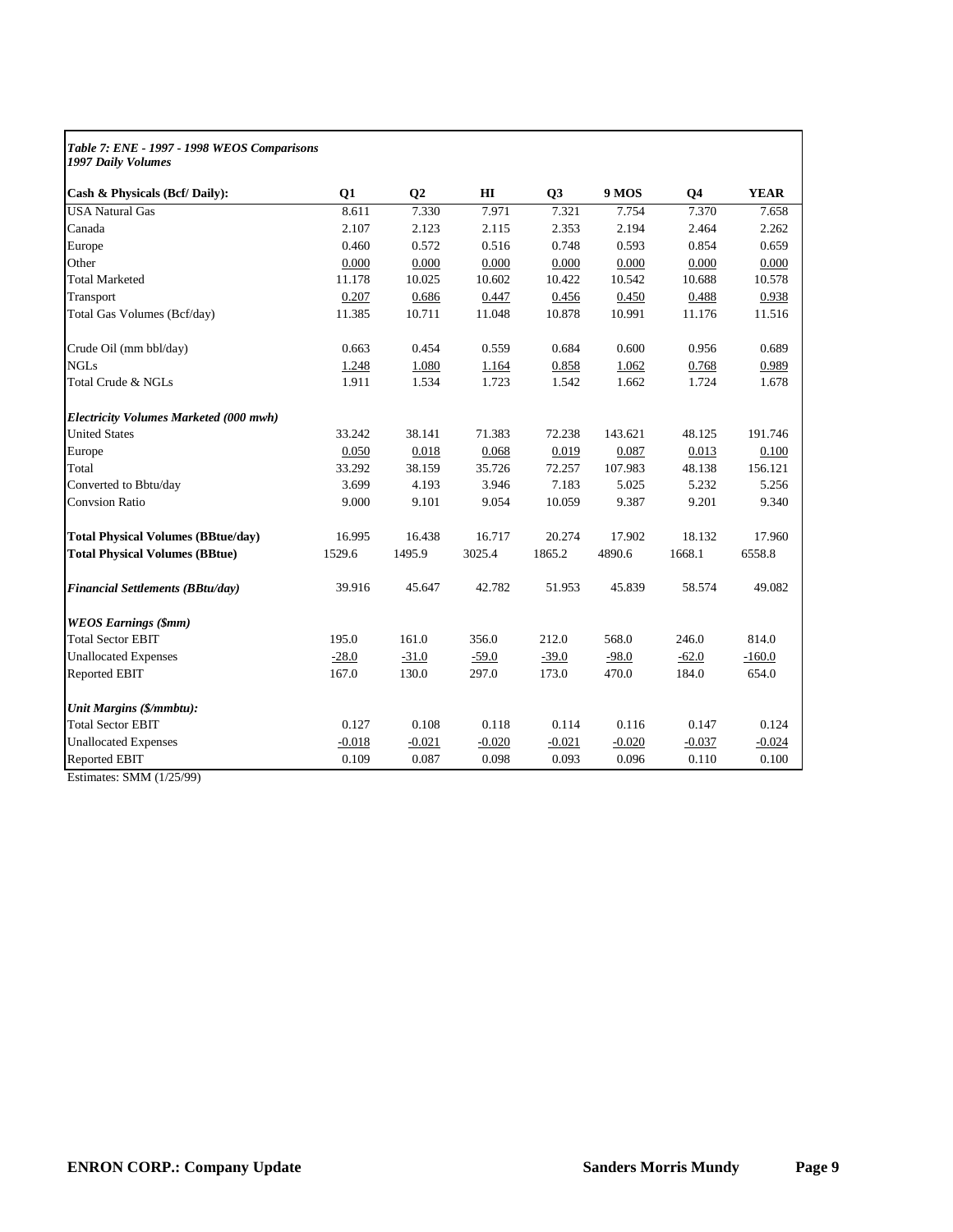| Table 8: ENE - 1997 - 1998 WEOS Comparisons<br>1998 Daily Volumes |          |                |          |                |          |                |             |
|-------------------------------------------------------------------|----------|----------------|----------|----------------|----------|----------------|-------------|
| Cash & Physicals (Bcf/ Daily):                                    | Q1       | Q <sub>2</sub> | H        | Q <sub>3</sub> | 9 MOS    | Q <sub>4</sub> | <b>YEAR</b> |
| <b>USA Natural Gas</b>                                            | 7.276    | 6.696          | 6.986    | 7.749          | 7.240    | 7.941          | 7.416       |
| Canada                                                            | 2.876    | 3.295          | 3.086    | 3.656          | 3.276    | 4.101          | 3.482       |
| Europe                                                            | 1.125    | 1.062          | 1.094    | 1.176          | 1.121    | 1.605          | 1.242       |
| Other                                                             | 0.000    | 0.005          | 0.003    | 0.004          | 0.002    | 0.004          | 0.001       |
| <b>Total Marketed</b>                                             | 11.277   | 11.058         | 11.168   | 12.585         | 5.972    | 13.651         | 11.277      |
| Transport                                                         | 0.450    | 0.630          | 0.540    | 0.643          | 0.574    | 0.510          | 0.558       |
| Total Gas Volumes (Bcf/day)                                       | 11.727   | 11.688         | 11.708   | 13.228         | 6.332    | 14.161         | 16.609      |
| Crude Oil (mm bbl/day)                                            | 1.756    | 2.534          | 2.145    | 2.596          | 2.295    | 4.923          | 2.952       |
| <b>NGLs</b>                                                       | 0.654    | 0.550          | 0.602    | 0.652          | 0.619    | 0.586          | 0.611       |
| Total Crude & NGLs                                                | 2.410    | 3.084          | 2.747    | 3.248          | 2.914    | 5.509          | 3.563       |
| Electricity Volumes Marketed (000 mwh)                            |          |                |          |                |          |                |             |
| <b>United States</b>                                              | 74.272   | 86.075         | 160.347  | 162.527        | 322.874  | 78.969         | 401.843     |
| Europe                                                            | 0.082    | 0.040          | 0.122    | 0.165          | 0.287    | 0.242          | 0.529       |
| Total                                                             | 74.354   | 86.115         | 160.469  | 162.692        | 323.161  | 79.211         | 402.372     |
| Converted to Bbtu/day                                             | 8.262    | 9.463          | 8.863    | 17.684         | 11.803   | 9.201          | 11.152      |
| <b>Conversion Ratio</b>                                           | 9.000    | 9.100          | 18.107   | 9.200          | 9.100    | 8.609          | 8.977       |
| <b>Total Physical Volumes (BBtue/day)</b>                         | 22.399   | 24.235         | 23.317   | 34.160         | 26.931   | 28.279         | 27.268      |
| <b>Total Physical Volumes (BBtue)</b>                             | 2015.9   | 2205.4         | 4221.3   | 3142.7         | 7364.0   | 2601.7         | 9965.7      |
| Financial Settlements (BBtu/day)                                  | 69.918   | 67.411         | 68.665   | 83.653         | 73.661   | 79.879         | 75.266      |
| <b>WEOS Earnings (\$mm)</b>                                       |          |                |          |                |          |                |             |
| <b>Total Sector EBIT</b>                                          | 279.0    | 281.0          | 560.0    | 313.0          | 873.0    | 247.0          | 1120.0      |
| <b>Unallocated Expenses</b>                                       | $-30.0$  | $-40.0$        | $-70.0$  | $-36.0$        | $-106.0$ | $-46.0$        | $-152.0$    |
| Reported EBIT                                                     | 249.0    | 241.0          | 490.0    | 277.0          | 767.0    | 201.0          | 968.0       |
| Unit Margins (\$/mmbtu):                                          |          |                |          |                |          |                |             |
| <b>Total Sector EBIT</b>                                          | 0.138    | 0.127          | 0.133    | 0.100          | 0.119    | 0.095          | 0.112       |
| <b>Unallocated Expenses</b>                                       | $-0.015$ | $-0.018$       | $-0.017$ | $-0.011$       | $-0.014$ | $-0.018$       | $-0.015$    |
| Reported EBIT                                                     | 0.124    | 0.109          | 0.116    | 0.088          | 0.104    | 0.077          | 0.097       |
|                                                                   |          |                |          |                |          |                |             |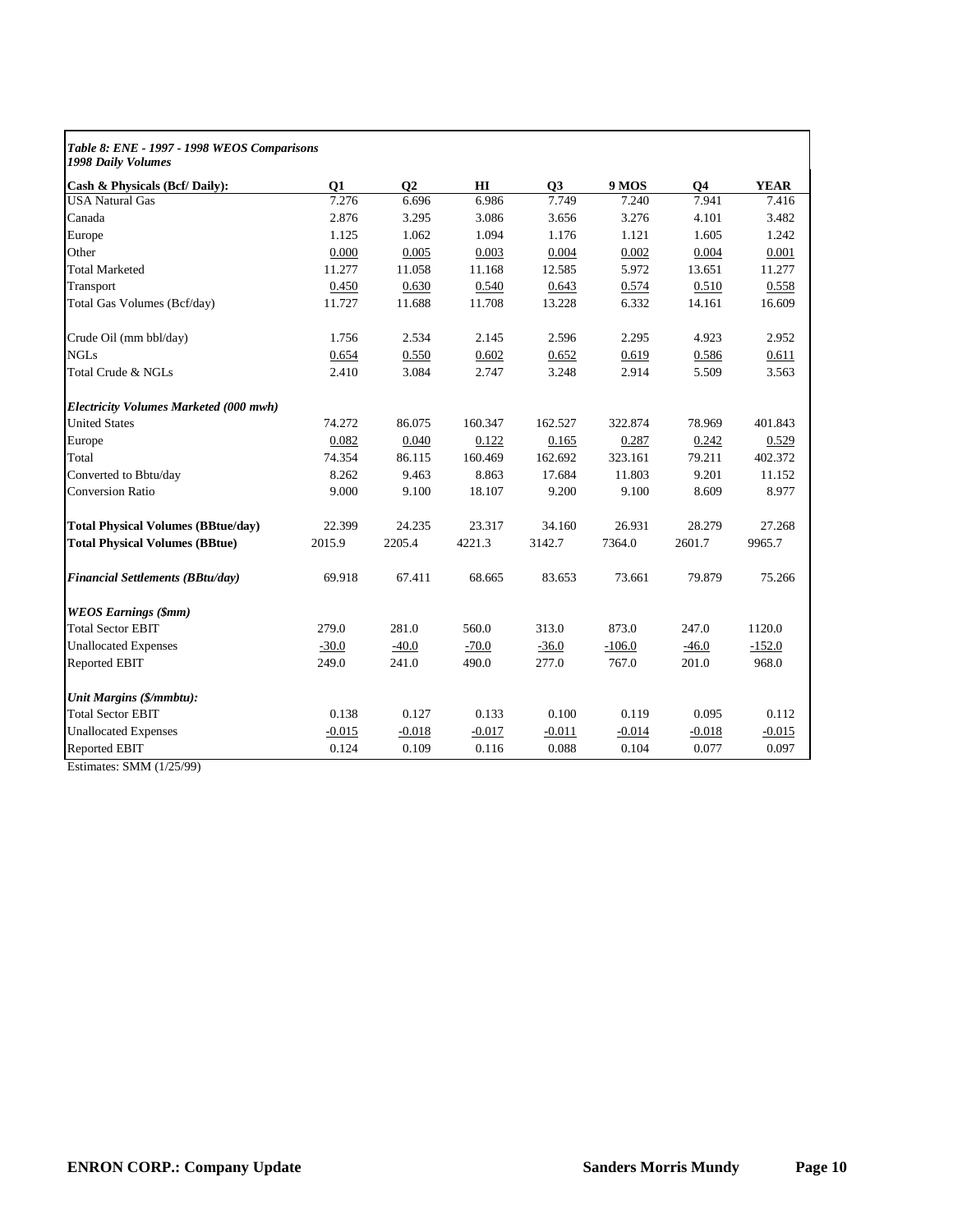| Table 9: ENE - 1997 - 1998 WEOS Comparisons<br><b>Daily Volumes</b> |        |           |        |        |              |           |             |
|---------------------------------------------------------------------|--------|-----------|--------|--------|--------------|-----------|-------------|
| Cash & Physicals (Bcf/Daily):                                       | Q1     | <b>O2</b> | H I    | Q3     | <b>9 MOS</b> | <b>O4</b> | <b>YEAR</b> |
| <b>USA Natural Gas</b>                                              | $-16%$ | $-9%$     | $-12%$ | 6%     | $-7%$        | 8%        | $-3%$       |
| Canada                                                              | 36%    | 55%       | 46%    | 55%    | 49%          | 66%       | 54%         |
| Europe                                                              | 145%   | 86%       | 112%   | 57%    | 89%          | 88%       | 89%         |
| Other                                                               | 0%     | 0%        | 0%     | 0%     | 0%           | 0%        | 0%          |
| <b>Total Marketed</b>                                               | 1%     | 10%       | 5%     | 21%    | $-43%$       | 28%       | 7%          |
| Transport                                                           | 117%   | $-8%$     | 21%    | 41%    | 28%          | 5%        | $-40%$      |
| Total Gas Volumes (Bcf/day)                                         | 3%     | 9%        | 6%     | 22%    | $-42%$       | 27%       | 44%         |
| Crude Oil (mm bbl/day)                                              | 165%   | 458%      | 284%   | 280%   | 282%         | 415%      | 328%        |
| <b>NGLs</b>                                                         | $-48%$ | $-49%$    | $-48%$ | $-24%$ | $-42%$       | $-24%$    | $-38%$      |
| Total Crude & NGLs                                                  | 26%    | 101%      | 59%    | 111%   | 75%          | 220%      | 112%        |
| Electricity Volumes Marketed (000 mwh)                              |        |           |        |        |              |           |             |
| <b>United States</b>                                                | 123%   | 126%      | 125%   | 125%   | 125%         | 64%       | 110%        |
| Europe                                                              | 64%    | 122%      | 79%    | 768%   | 230%         | 1762%     | 429%        |
| Total                                                               | 123%   | 126%      | 349%   | 125%   | 199%         | 65%       | 158%        |
| Converted to Bbtu/day                                               | 123%   | 126%      | 125%   | 146%   | 135%         | 76%       | 112%        |
| <b>Conversion Ratio</b>                                             | 0%     | 0%        | 100%   | $-9%$  | $-3%$        | $-6%$     | $-4%$       |
| <b>Total Physical Volumes (BBtue/day)</b>                           | 32%    | 47%       | 39%    | 68%    | 50%          | 56%       | 52%         |
| <b>Total Physical Volumes (BBtue)</b>                               | 32%    | 47%       | 40%    | 68%    | 51%          | 56%       | 52%         |
| <b>Financial Settlements (BBtu/day)</b>                             | 75%    | 48%       | 61%    | 61%    | 61%          | 36%       | 53%         |
| <b>WEOS Earnings (\$mm)</b>                                         |        |           |        |        |              |           |             |
| <b>Total Sector EBIT</b>                                            | 43%    | 75%       | 57%    | 48%    | 54%          | 0%        | 38%         |
| <b>Unallocated Expenses</b>                                         | 7%     | 29%       | 19%    | $-8%$  | $8\%$        | $-26%$    | $-5%$       |
| Reported EBIT                                                       | 49%    | 85%       | 65%    | 60%    | 63%          | 9%        | 48%         |
| Unit Margins (\$/mmbtu):                                            |        |           |        |        |              |           |             |
| <b>Total Sector EBIT</b>                                            | 9%     | 18%       | 13%    | $-12%$ | 2%           | $-36%$    | $-9%$       |
| <b>Unallocated Expenses</b>                                         | $-19%$ | $-12%$    | $-15%$ | $-45%$ | $-28%$       | $-52%$    | $-37%$      |
| <b>Reported EBIT</b>                                                | 13%    | 26%       | 18%    | $-5%$  | 8%           | $-30%$    | $-3%$       |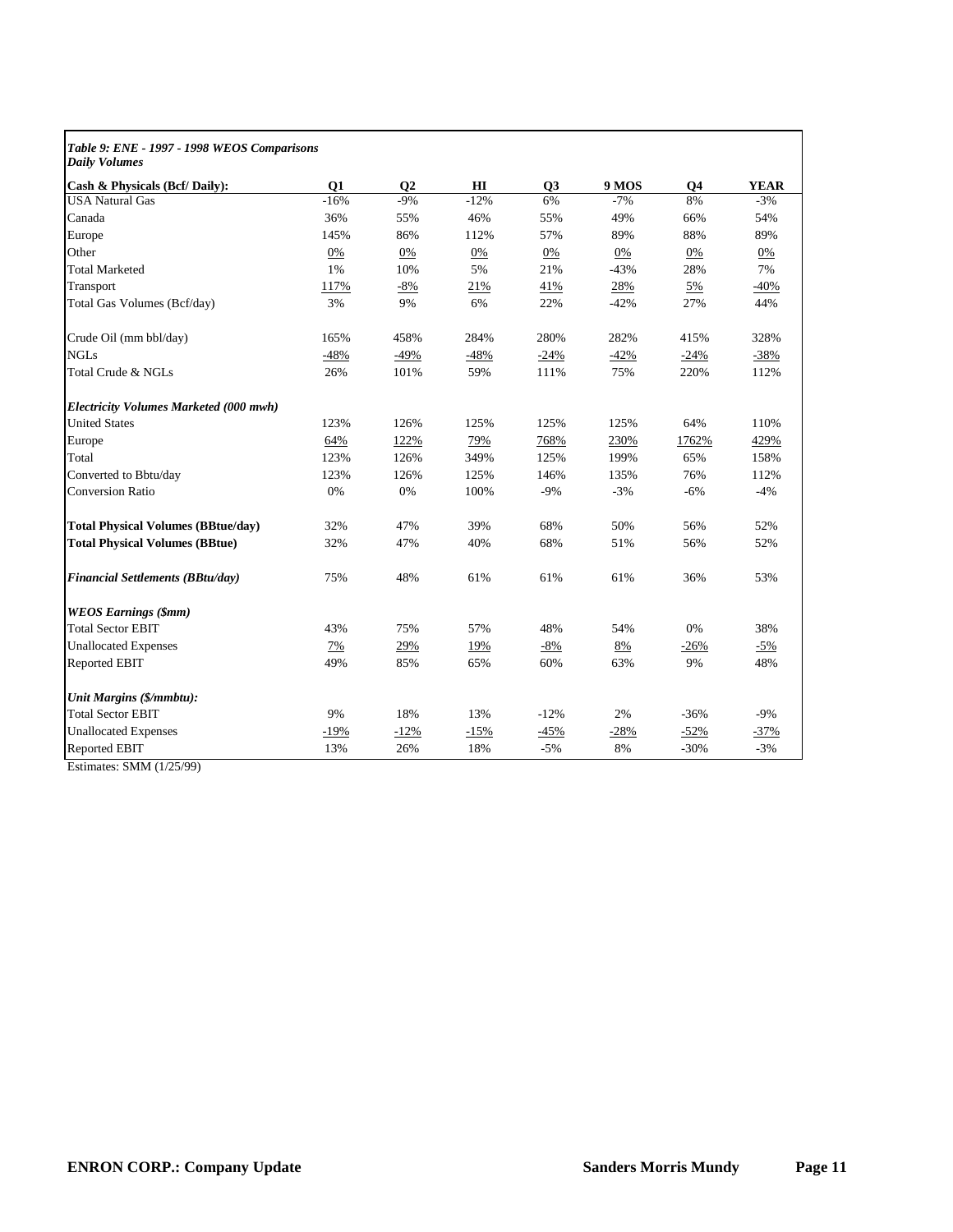| Table 10: ENE - 1997 Pipeline Quarterly Earnings |       |                 |        |                |        |                 |             |
|--------------------------------------------------|-------|-----------------|--------|----------------|--------|-----------------|-------------|
| (\$ Millions):                                   | Q1    | Q <sub>2</sub>  | Ш      | Q3             | 9 MOS  | Q <sub>4</sub>  | <b>YEAR</b> |
| Net Revenues                                     | 206   | 139             | 345    | 143            | 488    | 175             | 663         |
| <b>Operating Expenses</b>                        | 73    | 76              | 149    | 77             | 226    | 82              | 308         |
| DD&A                                             | 18    | 16              | 34     | 16             | 50     | 19              | 69          |
| <b>Total Expenses</b>                            | 91    | 92              | 183    | 93             | 276    | 101             | 377         |
| Pipeline NOI                                     | 115   | 47              | 162    | 50             | 212    | 74              | 286         |
| <b>Equity in Earnings</b>                        | 10    | 8               | 18     | 11             | 29     | 11              | 40          |
| Other Income-Net                                 | 10    | 18              | 28     | 10             | 38     | $\overline{0}$  | 38          |
| Subtotal                                         | 20    | 26              | 46     | 21             | 67     | 11              | 78          |
| Pipeline EBIT                                    | 135   | 73              | 208    | 71             | 279    | 85              | 364         |
| Unusual Items                                    | 102   | $\underline{0}$ | 102    | $\overline{0}$ | 102    | $\overline{0}$  | 102         |
| Reported EBIT                                    | 237   | 73              | 310    | 71             | 381    | 85              | 466         |
| <b>Net Pipeline Margin (\$mm):</b>               |       |                 |        |                |        |                 |             |
| Northern Natural Gas                             | 136   | 89              | 225    | 92             | 317    | 123             | 440         |
| Transwestern                                     | 38    | 37              | 75     | 37             | 112    | 37              | 149         |
| Subtotal                                         | 174   | 126             | 300    | 129            | 429    | 160             | 589         |
| Florida Gas (50%-owned)                          | 70    | 74              | 144    | 72             | 216    | 67              | 283         |
| Northern Border (4% owned)                       | 47    | 46              | 93     | 40             | 133    | $\overline{46}$ | 179         |
| Totals                                           | 291   | 246             | 537    | 241            | 778    | 273             | 1051        |
| Pipeline Volumes (Bbtu/day):                     |       |                 |        |                |        |                 |             |
| Northern Natural Gas                             | 4.809 | 4.085           | 8.894  | 4.063          | 12.957 | 4.507           | 17.464      |
| Transwestern                                     | 1.251 | 1.476           | 2.727  | 1.453          | 4.180  | 1.482           | 5.662       |
| <b>Consolidated Volumes</b>                      | 6.060 | 5.561           | 11.621 | 5.516          | 17.137 | 5.989           | 23.126      |
| Florida Gas                                      | 1.221 | 1.440           | 2.661  | 1.486          | 4.147  | 1.217           | 5.364       |
| Northern Border                                  | 1.856 | 1.785           | 3.641  | 1.740          | 5.381  | 1.820           | 7.201       |
| Subtotal                                         | 3.077 | 3.225           | 6.302  | 3.226          | 9.528  | 3.037           | 12.565      |
| Total Volumes (Bbtu/day)                         | 9.137 | 8.786           | 17.923 | 8.742          | 26.665 | 9.026           | 35.691      |
| Consolidated Volumes (bcf)                       | 545.4 | 506.1           | 1051.5 | 507.5          | 1558.9 | 551.0           | 2109.9      |
| Pipeline Economics (\$/ mmbtu):                  |       |                 |        |                |        |                 |             |
| Net Revenues                                     | 0.38  | 0.27            | 0.33   | 0.28           | 0.31   | 0.32            | 0.31        |
| <b>Operating Expenses</b>                        | 0.13  | 0.15            | 0.14   | 0.15           | 0.14   | 0.15            | 0.15        |
| DD&A                                             | 0.03  | 0.03            | 0.03   | 0.03           | 0.03   | 0.03            | 0.03        |
| <b>Total Expenses</b>                            | 0.17  | 0.18            | 0.17   | 0.18           | 0.18   | 0.18            | 0.18        |
| Pipeline NOI                                     | 0.21  | 0.09            | 0.15   | 0.10           | 0.14   | 0.13            | 0.14        |
| <b>Equity in Earnings</b>                        | 0.02  | $0.02\,$        | 0.02   | 0.02           | 0.02   | 0.02            | 0.02        |
| Other Income-Net                                 | 0.02  | 0.04            | 0.03   | 0.02           | 0.02   | 0.00            | 0.02        |
| Subtotal                                         | 0.04  | 0.05            | 0.04   | 0.04           | 0.04   | 0.02            | 0.04        |
| Pipeline EBIT                                    | 0.25  | 0.14            | 0.20   | 0.14           | 0.18   | 0.15            | 0.17        |
| Unusual Items                                    | 0.19  | 0.00            | 0.10   | 0.00           | 0.07   | 0.00            | 0.05        |
| <b>Reported EBIT</b>                             | 0.43  | 0.14            | 0.29   | 0.14           | 0.24   | 0.15            | 0.22        |
| <b>Pipeline Tariffs (\$/mmbtu):</b>              |       |                 |        |                |        |                 |             |
| Northern Natural Gas                             | 0.31  | 0.27            | 0.00   | 0.28           | 0.00   | 0.33            | 0.31        |
| Transwestern                                     | 0.31  | 0.27            | 0.00   | 0.28           | 0.00   | 0.26            | 0.33        |
| Northern Border (per 100 miles: 4% owned)        | 0.037 | 0.037           | 0.037  | 0.037          | 0.037  | 0.037           | 0.037       |
| Florida Gas (50%-owned)                          | 0.74  | 0.59            | 0.00   | 0.57           | 0.00   | 0.64            | 0.63        |
| Estimates: SMM (1/25/99)                         |       |                 |        |                |        |                 |             |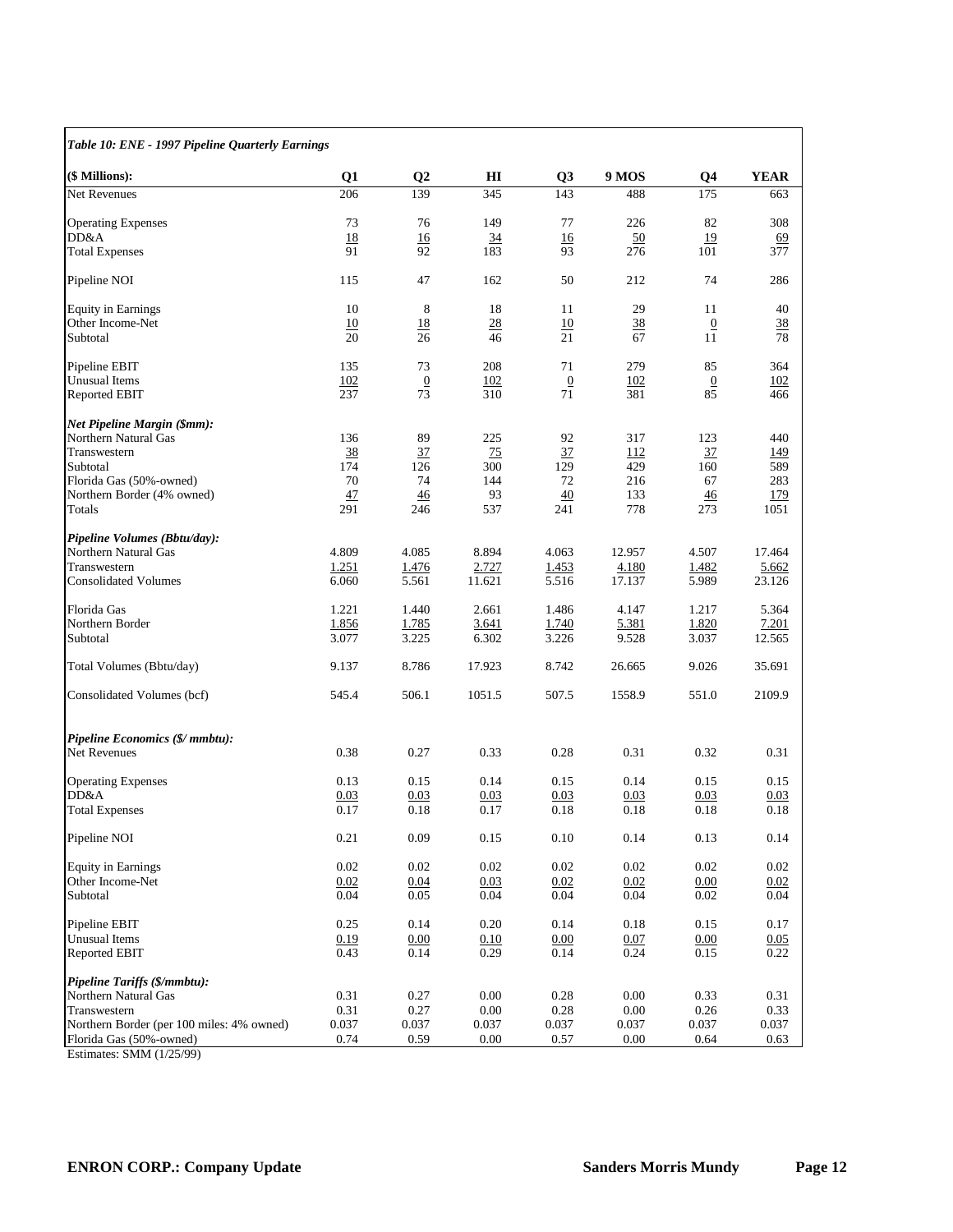| Table 11: ENE - 1998 Pipeline Quarterly Earnings |                |                |                |                |                |                |                 |
|--------------------------------------------------|----------------|----------------|----------------|----------------|----------------|----------------|-----------------|
| (\$ Millions):                                   | Q <sub>1</sub> | $\mathbf{Q}$   | HІ             | Q <sub>3</sub> | 9 MOS          | Q <sub>4</sub> | <b>YEAR</b>     |
| <b>Net Revenues</b>                              | 192            | 137            | 329            | 144            | 473            | 167            | 640             |
| <b>Operating Expenses</b>                        | 69             | 68             | 137            | 68             | 205            | 71             | 276             |
| DD&A                                             | 16             | 17             | 33             | 17             | 50             | 20             | $\overline{20}$ |
| <b>Total Expenses</b>                            | 85             | 85             | 170            | 85             | 255            | 91             | 346             |
| Pipeline NOI                                     | 107            | 52             | 159            | 59             | 218            | 76             | 294             |
| <b>Equity in Earnings</b>                        | 11             | 9              | 20             | 8              | 28             | 4              | 32              |
| Other Income-Net                                 | 8              | 11             | 19             | $\overline{2}$ | 21             | $\overline{4}$ | 25              |
| Subtotal                                         | 19             | 20             | 39             | 10             | 49             | 8              | 57              |
| Pipeline EBIT                                    | 126            | 72             | 198            | 69             | 267            | 84             | 351             |
| <b>Unusual</b> Items                             | $\overline{0}$ | $\overline{0}$ | $\overline{0}$ | $\overline{0}$ | $\overline{0}$ | $\overline{0}$ | $\underline{0}$ |
| <b>Reported EBIT</b>                             | 126            | 72             | 198            | 69             | 267            | 84             | 351             |
| Net Pipeline Margin (\$mm):                      |                |                |                |                |                |                |                 |
| Northern Natural Gas                             | 133            | 85             | 218            | 93             | 311            | 121            | 432             |
| Transwestern                                     | 35             | 37             | 72             | 37             | 109            | $\frac{36}{5}$ | <u> 145</u>     |
| Subtotal                                         | 168            | 122            | 290            | 130            | 420            | 157            | 577             |
| Florida Gas (50%-owned)                          | 72             | 74             | 146            | 72             | 218            | 73             | 291             |
| Northern Border (4% owned)                       | 48             | 49             | 97             | 49             | <u> 146</u>    | 51             | 197             |
| Totals                                           | 288            | 245            | 533            | 251            | 784            | 281            | 1065            |
| Pipeline Volumes (Bbtu/day):                     |                |                |                |                |                |                |                 |
| Northern Natural Gas                             | 4.473          | 3.900          | 8.373          | 3.792          | 12.165         | 4.252          | 16.417          |
| Transwestern                                     | 1.657          | 1.675          | 3.332          | <u>1.615</u>   | 4.947          | 1.492          | 6.439           |
| <b>Consolidated Volumes</b>                      | 6.130          | 5.575          | 11.705         | 5.407          | 17.112         | 5.744          | 22.856          |
| Florida Gas                                      | 1.168          | 1.328          | 2.496          | 1.471          | 3.967          | 1.303          | 5.270           |
| Northern Border                                  | 1.839          | 1.737          | 3.576          | 1.723          | 5.299          | 1.781          | 7.080           |
| Subtotal                                         | 3.007          | 3.065          | 6.072          | 3.194          | 9.266          | 3.084          | 12.350          |
| Total Volumes (Bbtu/day)                         | 9.137          | 8.640          | 17.777         | 8.601          | 26.378         | 8.828          | 35.206          |
| Consolidated Volumes (bcf)                       | 551.7          | 507.3          | 1059.0         | 497.4          | 1556.5         | 528.4          | 2084.9          |
| Pipeline Economics (\$/ mmbtu):                  |                |                |                |                |                |                |                 |
| Net Revenues                                     | 0.35           | 0.27           | 0.31           | 0.29           | 0.30           | 0.32           | 0.31            |
| <b>Operating Expenses</b>                        | 0.13           | 0.13           | 0.13           | 0.14           | 0.13           | 0.13           | 0.13            |
| DD&A                                             | 0.03           | 0.03           | 0.03           | 0.03           | 0.03           | 0.04           | 0.03            |
| <b>Total Expenses</b>                            | 0.15           | 0.17           | 0.16           | 0.17           | 0.16           | 0.17           | 0.17            |
| Pipeline NOI                                     | 0.19           | 0.10           | 0.15           | 0.12           | $0.14\,$       | 0.14           | 0.14            |
| <b>Equity in Earnings</b>                        | $0.02\,$       | 0.02           | 0.02           | 0.02           | 0.02           | 0.01           | 0.02            |
| Other Income-Net                                 | 0.01           | 0.02           | 0.02           | 0.00           | 0.01           | 0.01           | 0.01            |
| Subtotal                                         | 0.03           | 0.04           | 0.04           | 0.02           | 0.03           | 0.02           | 0.03            |
| Pipeline EBIT                                    | 0.23           | 0.14           | 0.19           | 0.14           | 0.17           | 0.16           | 0.17            |
| <b>Unusual Items</b>                             | 0.00           | 0.00           | 0.00           | 0.00           | 0.00           | 0.00           | 0.00            |
| Reported EBIT                                    | 0.23           | 0.14           | 0.19           | 0.14           | 0.17           | $0.16\,$       | 0.17            |
| Pipeline Tariffs (\$/mmbtu):                     |                |                |                |                |                |                |                 |
| Northern Natural Gas                             | 0.37           | 0.28           | 0.00           | 0.30           | 0.00           | 0.33           | 0.32            |
| Transwestern                                     | 0.26           | 0.24           | 0.00           | 0.25           | 0.00           | 0.27           | 0.28            |
| Northern Border (per 100 miles: 4% owned)        | 0.037          | 0.037          | 0.000          | 0.037          | 0.000          | 0.037          | 0.037           |
| Florida Gas (50%-owned)                          | 0.71           | 0.65           | $0.00\,$       | 0.56           | $0.00\,$       | 0.64           | 0.63            |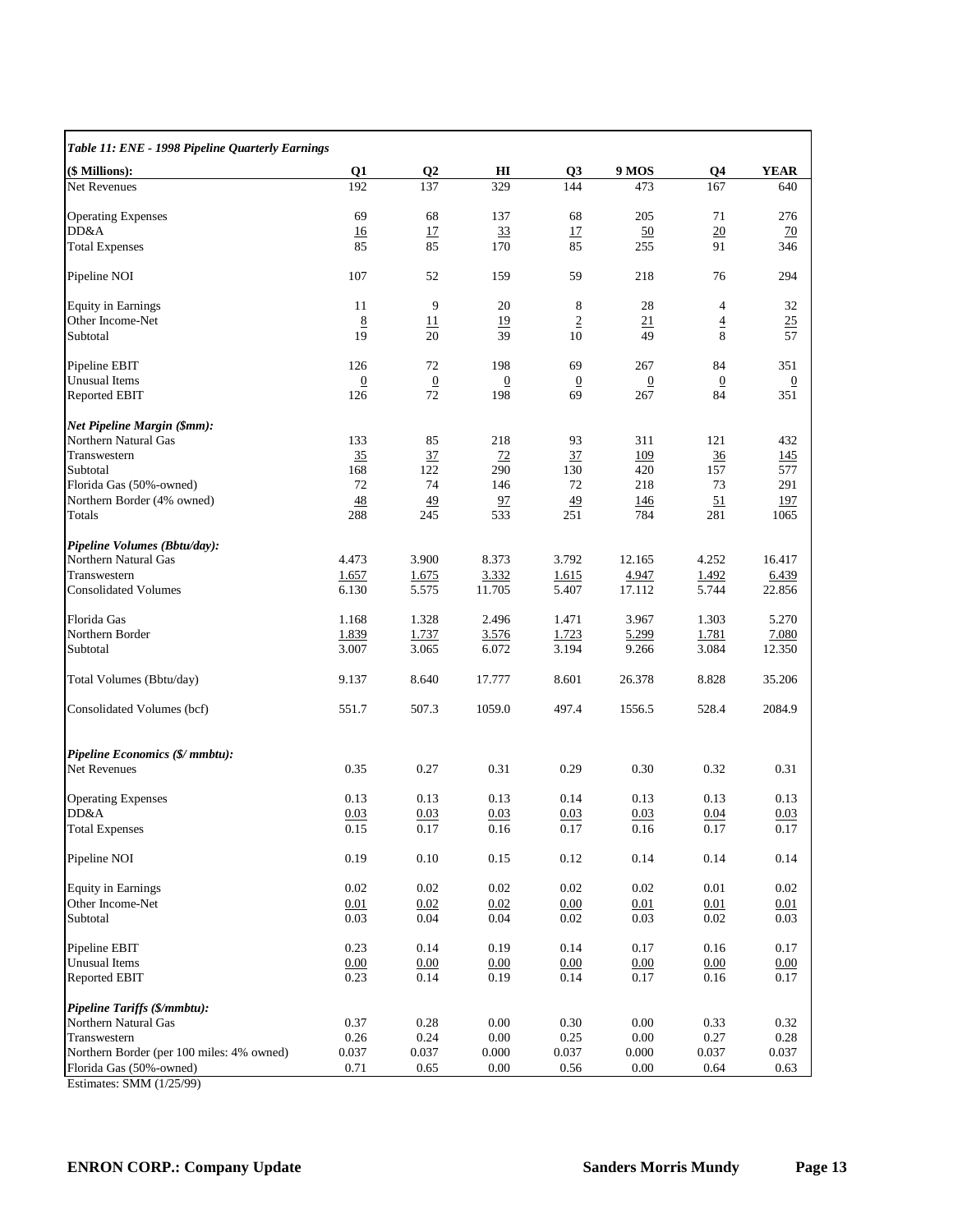| Table 12: ENE - 1997 Portland General Earnings |                 |                |                |                 |                |                |                |
|------------------------------------------------|-----------------|----------------|----------------|-----------------|----------------|----------------|----------------|
| (\$ Millions):                                 | Q <sub>1</sub>  | $\mathbf{Q}$   | Ш              | Q3              | 9 MOS          | Q <sub>4</sub> | <b>YEAR</b>    |
| Revenues                                       | 368             | 307            | 675            | 386             | 1,061          | 360            | 1,421          |
| Purchased Power & Fuel                         | 157             | 128            | 285            | 221             | 506            | 168            | 674            |
| <b>Operating Expenses</b>                      | 67              | 74             | 141            | 69              | 210            | 85             | 295            |
| DD&A                                           | 39              | 39             | 78             | $\frac{45}{5}$  | 123            | 46             | 169            |
| <b>Total Expenses</b>                          | 263             | 241            | 504            | 335             | 839            | 299            | 1,138          |
| NOI                                            | 105             | 66             | 171            | 51              | 222            | 61             | 283            |
| Other Income-Net                               | $\underline{0}$ | $\overline{1}$ | $\overline{1}$ | $\overline{0}$  | $\overline{1}$ | $\overline{2}$ | $\overline{3}$ |
| Reported EBIT                                  | 105             | 67             | 172            | 51              | 223            | 63             | 286            |
| Retail Customers (000, End of Period)          | 672             | 677            | 677            | 681             | 681            | 685            | 685            |
| Electricity Sales (000 mwh)                    |                 |                |                |                 |                |                |                |
| Residential                                    | 2.142           | 1.462          | 3.604          | 1.391           | 4.995          | 1.988          | 6.983          |
| Commercial                                     | 1.711           | 1.623          | 3.334          | 1.831           | 5.165          | 1.787          | 6.952          |
| Industrial                                     | 0.983           | 1.086          | 2.069          | 1.093           | 3.162          | 1.073          | 4.235          |
| <b>Total Retail</b>                            | 4.836           | 4.171          | 9.007          | 4.315           | 13.322         | 4.848          | 18.170         |
| Wholesale                                      | 6.419           | 6.958          | 13.377         | 8.556           | 21.933         | 4.892          | 26.825         |
| <b>Total Sales</b>                             | 11.255          | 11.129         | 22.384         | 12.871          | 35.255         | 9.740          | 44.995         |
| Power Economics (\$/mwh):                      |                 |                |                |                 |                |                |                |
| Revenues                                       | 32.70           | 27.59          | 30.16          | 29.99           | 30.10          | 36.96          | 31.58          |
| Purchased Power & Fuel                         | 13.95           | 11.50          | 12.73          | 17.17           | 14.35          | 17.25          | 14.98          |
| <b>Operating Expenses</b>                      | 5.95            | 6.65           | 6.30           | 5.36            | 5.96           | 8.73           | 6.56           |
| DD&A                                           | 3.47            | 3.50           | 3.48           | 3.50            | 3.49           | 4.72           | 3.76           |
| <b>Total Expenses</b>                          | 23.37           | 21.66          | 22.52          | 26.03           | 23.80          | 30.70          | 25.29          |
| NOI                                            | 9.33            | 5.93           | 7.64           | 3.96            | 6.30           | 6.26           | 6.29           |
| Other Income-Net                               | 0.00            | 0.09           | 0.04           | 0.00            | 0.03           | 0.21           | 0.07           |
| <b>Reported EBIT</b>                           | 9.33            | 6.02           | 7.68           | 3.96            | 6.33           | 6.47           | 6.36           |
| Average Billed Revenue (Cents per kWh):        |                 |                |                |                 |                |                |                |
| Residential                                    | 0.00            | 0.00           | 0.00           | 5.71            | 0.00           | 5.57           | 0.00           |
| Commercial                                     | 0.00            | 0.00           | 0.00           | 5.01            | 0.00           | 5.10           | 0.00           |
| Industrial                                     | 0.00            | 0.00           | 0.00           | 3.45            | 0.00           | 3.25           | 0.00           |
| <b>Total Retail</b>                            | 0.00            | 0.00           | 0.00           | 4.84            | 0.00           | 4.88           | 0.00           |
| Wholesale                                      | 0.00            | 0.00           | 0.00           | 2.10            | 0.00           | 2.03           | 0.00           |
| <b>Total Sales</b>                             | $0.00\,$        | $0.00\,$       | $0.00\,$       | 3.02            | $0.00\,$       | 3.45           | $0.00\,$       |
| Average Variable Power Cost (Mills/kWh):       |                 |                |                |                 |                |                |                |
| Generation                                     | 0.0             | $0.0\,$        | $0.0\,$        | $\!\!\!\!\!8.8$ | 0.0            | 8.3            | 0.0            |
| <b>Firm Purchases</b>                          | $0.0\,$         | $0.0\,$        | $0.0\,$        | 19.2            | $0.0\,$        | 18.5           | 0.0            |
| Secondary Purchases                            | 0.0             | 0.0            | 0.0            | 13.0            | 0.0            | 13.9           | 0.0            |
| Total AVP                                      | $0.0\,$         | 0.0            | $0.0\,$        | 17.6            | 0.0            | 16.7           | 0.0            |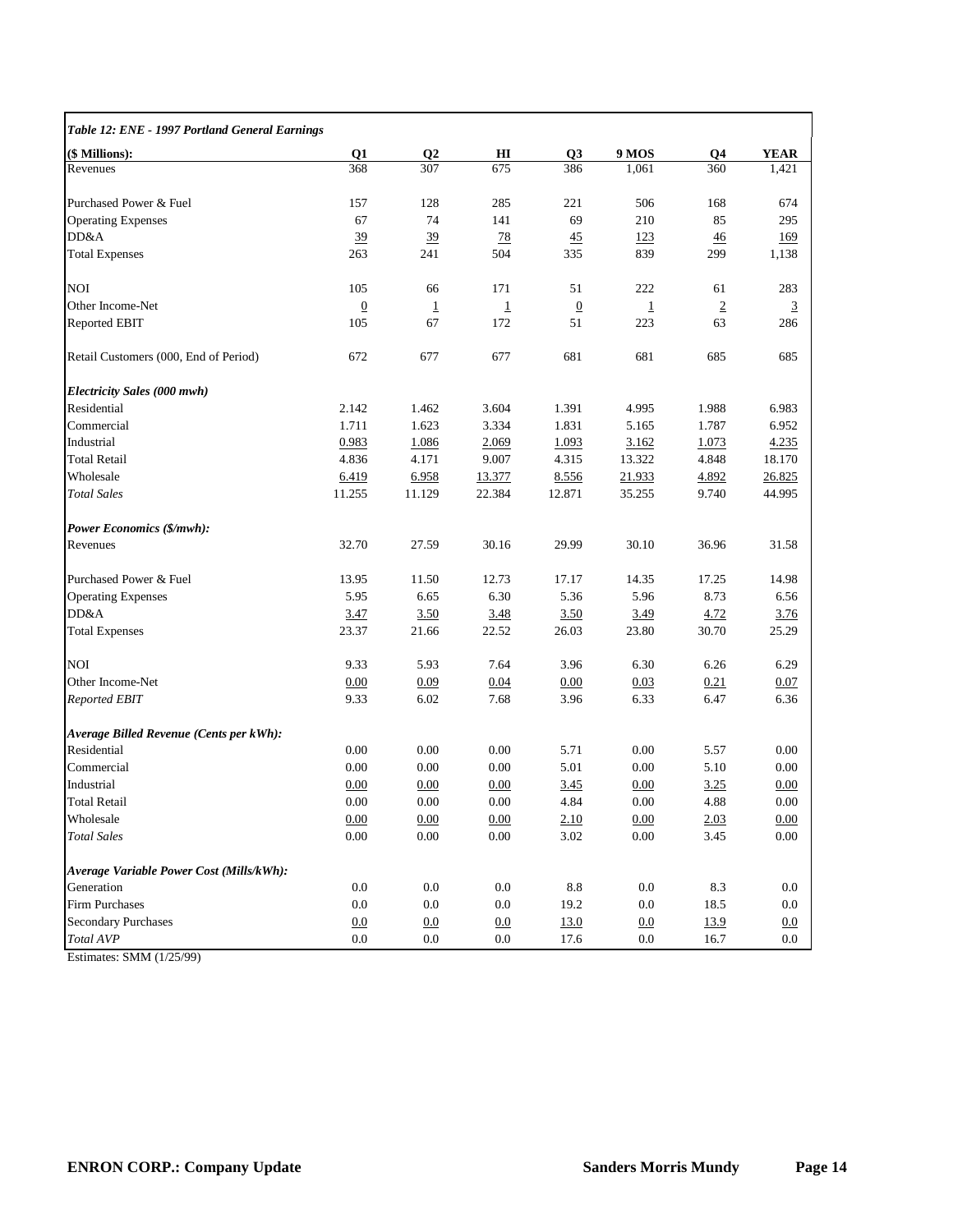| Table 13: ENE - 1998 Portland General Earnings |                |                |           |             |        |         |             |
|------------------------------------------------|----------------|----------------|-----------|-------------|--------|---------|-------------|
| (\$ Millions):                                 | Q1             | Q <sub>2</sub> | H I       | Q3          | 9 MOS  | Q4      | <b>YEAR</b> |
| Revenues                                       | 320            | 269            | 589       | 280         | 869    | 327     | 1196        |
| Purchased Power & Fuel                         | 124            | 94             | 218       | 104         | 322    | 129     | 451         |
| <b>Operating Expenses</b>                      | 76             | 78             | 154       | 76          | 230    | 65      | 295         |
| DD&A                                           | 44             | 45             | 89        | 47          | 136    | 47      | 183         |
| <b>Total Expenses</b>                          | 244            | 217            | 461       | 227         | 688    | 241     | 929         |
| <b>NOI</b>                                     | 76             | 52             | 128       | 53          | 181    | 86      | 267         |
| Other Income-Net                               | $\overline{3}$ | 10             | <u>13</u> | 8           | 21     | $-2$    | 19          |
| <b>Reported EBIT</b>                           | 79             | 62             | 141       | 61          | 202    | 84      | 286         |
| Retail Customers (000, End of Period)          | 688            | 694            | 694       | 698         | 696    | 704     | 704         |
| Electricity Sales (000 mwh)                    |                |                |           |             |        |         |             |
| Residential                                    | 2.076          | 1.524          | 3.600     | 1.454       | 5.054  | 2.052   | 7.106       |
| Commercial                                     | 1.660          | 1.613          | 3.273     | 1.861       | 5.134  | 1.725   | 6.859       |
| Industrial                                     | 0.990          | 1.106          | 2.096     | 1.074       | 3.170  | 0.921   | 4.091       |
| <b>Total Retail</b>                            | 4.726          | 4.243          | 8.969     | 4.389       | 13.358 | 4.698   | 18.056      |
| Wholesale                                      | 3.575          | 2.382          | 5.957     | 2.675       | 8.632  | 2.237   | 10.869      |
| <b>Total Sales</b>                             | 8.301          | 6.625          | 14.926    | 7.064       | 21.990 | 6.935   | 28.925      |
| <b>Power Economics (\$/mwh):</b>               |                |                |           |             |        |         |             |
| Revenues                                       | 38.55          | 40.60          | 39.46     | 39.64       | 39.52  | 47.15   | 41.35       |
| Purchased Power & Fuel                         | 14.94          | 14.19          | 14.61     | 14.72       | 14.64  | 18.60   | 15.59       |
| <b>Operating Expenses</b>                      | 9.16           | 11.77          | 10.32     | 10.76       | 10.46  | 9.37    | 10.20       |
| DD&A                                           | 5.30           | 6.79           | 5.96      | 6.65        | 6.18   | 6.78    | 6.33        |
| <b>Total Expenses</b>                          | 29.39          | 32.75          | 30.89     | 32.13       | 31.29  | 34.75   | 32.12       |
| <b>NOI</b>                                     | 9.16           | 7.85           | 8.58      | 7.50        | 8.23   | 12.40   | 9.23        |
| Other Income-Net                               | 0.36           | 1.51           | 0.87      | 1.13        | 0.95   | $-0.29$ | 0.66        |
| <b>Reported EBIT</b>                           | 9.52           | 9.36           | 9.45      | 8.64        | 9.19   | 12.11   | 9.89        |
| Average Billed Revenue (Cents per kWh):        |                |                |           |             |        |         |             |
| Residential                                    | 5.91           | 6.40           | 0.00      | 6.43        | 0.00   | 5.75    | 6.07        |
| Commercial                                     | 5.06           | 5.07           | 0.00      | 5.07        | 0.00   | 4.94    | 5.09        |
| Industrial                                     | 3.09           | 2.64           | 0.00      | 3.37        | 0.00   | 3.86    | 3.69        |
| <b>Total Retail</b>                            | 5.02           | 4.97           | 0.00      | 4.47        | 0.00   | 5.08    | 5.21        |
| Wholesale                                      | 1.82           | 1.72           | 0.00      | 2.61        | 0.00   | 2.59    | 2.15        |
| <b>Total Sales</b>                             | 3.64           | 3.91           | 0.00      | 3.88        | 0.00   | 4.27    | 4.03        |
| Average Variable Power Cost (Mills/kWh):       |                |                |           |             |        |         |             |
| Generation                                     | 7.0            | 6.6            | 0.0       | 9.6         | 0.0    | 10.1    | 8.6         |
| Firm Purchases                                 | 16.3           | 14.3           | 0.0       | 18.8        | 0.0    | 21.6    | 17.3        |
| <b>Secondary Purchases</b>                     | <u>14.2</u>    | 12.4           | 0.0       | <u>32.1</u> | 0.0    | 28.3    | 23.6        |
| Total AVP                                      | 14.4           | 13.2           | 0.0       | 17.3        | 0.0    | 17.9    | 15.6        |

©Copyright 1998 Sanders Morris Mundy. The study herein is not a complete analysis of every material fact respecting any company, industry, or security. The opinions expressed here<br>reflect the judgement of the author at thi its officers, directors, and/or employees may have an interest in the securities of the issue(s) described herein and may purchase, sell, trade or act as market maker while this report is in circulation.

600 Travis ♦ Suite 3100 ♦ Houston, Texas 77002 ♦ (713) 250-4263